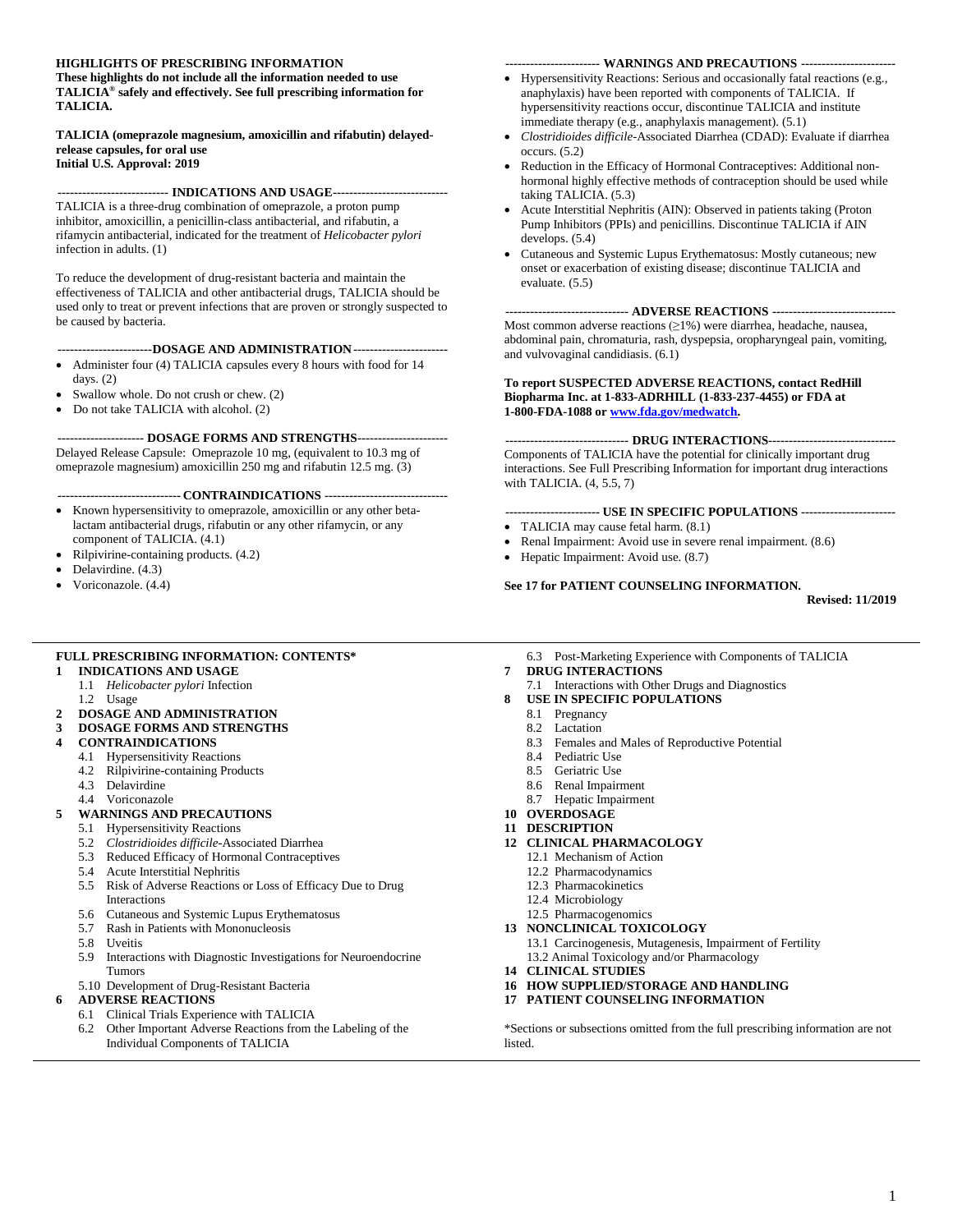# **FULL PRESCRIBING INFORMATION**

# **1 INDICATIONS AND USAGE**

# **1.1** *Helicobacter pylori* **Infection**

TALICIA is indicated for the treatment of *Helicobacter pylori* infection in adults *[see Clinical Studies (14*)*]*.

# **1.2 Usage**

To reduce the development of drug-resistant bacteria and maintain the effectiveness of TALICIA and other antibacterial drugs, TALICIA should be used only to treat or prevent infections that are proven or strongly suspected to be caused by susceptible bacteria. When culture and susceptibility information are available, they should be considered in selecting or modifying antibacterial therapy. In the absence of such data, local epidemiology and susceptibility patterns may contribute to the empiric selection of therapy.

# **2 DOSAGE AND ADMINISTRATION**

Administer four (4) TALICIA capsules every 8 hours for 14 days with food. Instruct patients to swallow the TALICIA capsules whole, with a full glass of water (8 ounces). Each dose (4 capsules) of TALICIA includes rifabutin 50 mg, amoxicillin 1,000 mg and omeprazole 40 mg. Do not crush or chew TALICIA capsules. Do not take TALICIA with alcohol.

If a dose is missed, patients should continue the normal dosing schedule until the medication is completed. Do not take two doses at one time to make up for a missed dose.

# **3 DOSAGE FORMS AND STRENGTHS**

Each TALICIA delayed-release capsule contains omeprazole 10 mg (equivalent to 10.3 mg of omeprazole magnesium), amoxicillin 250 mg and rifabutin 12.5 mg. The capsules are orange, opaque, with "RHB" imprinted in black on the capsule cap and "105" imprinted in black on the capsule base.

# **4 CONTRAINDICATIONS**

# **4.1 Hypersensitivity Reactions**

TALICIA is contraindicated in patients with known hypersensitivity to the components of TALICIA: amoxicillin [or other β-lactam antibacterial drugs (e.g., penicillins and cephalosporins)], omeprazole (or other benzimidazoles [e.g. proton pump inhibitors (PPIs) and anthelmintics]), rifabutin (or any other rifamycins), or to any other component of TALICIA. Hypersensitivity reactions may include anaphylaxis or Stevens Johnson Syndrome, anaphylactic shock, angioedema, bronchospasm, interstitial nephritis, rash and urticaria *[see Warnings and Precautions (5.1), Adverse Reactions (6.1)]*.

# **4.2 Rilpivirine-containing Products**

Proton pump inhibitors (PPIs), including omeprazole (a component of TALICIA), are contraindicated in patients receiving rilpivirine-containing products *[see Drug Interactions (7.1)]*.

# **4.3 Delavirdine**

The use of rifabutin (a component of TALICIA), is contraindicated in patients receiving delavirdine *[see Drug Interactions (7.1)]*.

# **4.4 Voriconazole**

The use of rifabutin (a component of TALICIA), is contraindicated in patients receiving voriconazole *[see Drug Interactions (7.1)]*.

# **5 WARNINGS AND PRECAUTIONS**

# **5.1 Hypersensitivity Reactions**

Serious and fatal hypersensitivity reactions, e.g. anaphylaxis, angioedema, erythema multiforme, Stevens-Johnson syndrome, exfoliative dermatitis, toxic epidermal necrolysis, acute generalized exanthematous pustulosis, hypersensitivity vasculitis, interstitial nephritis, and serum sickness have been reported with the components of TALICIA: omeprazole, amoxicillin and rifabutin.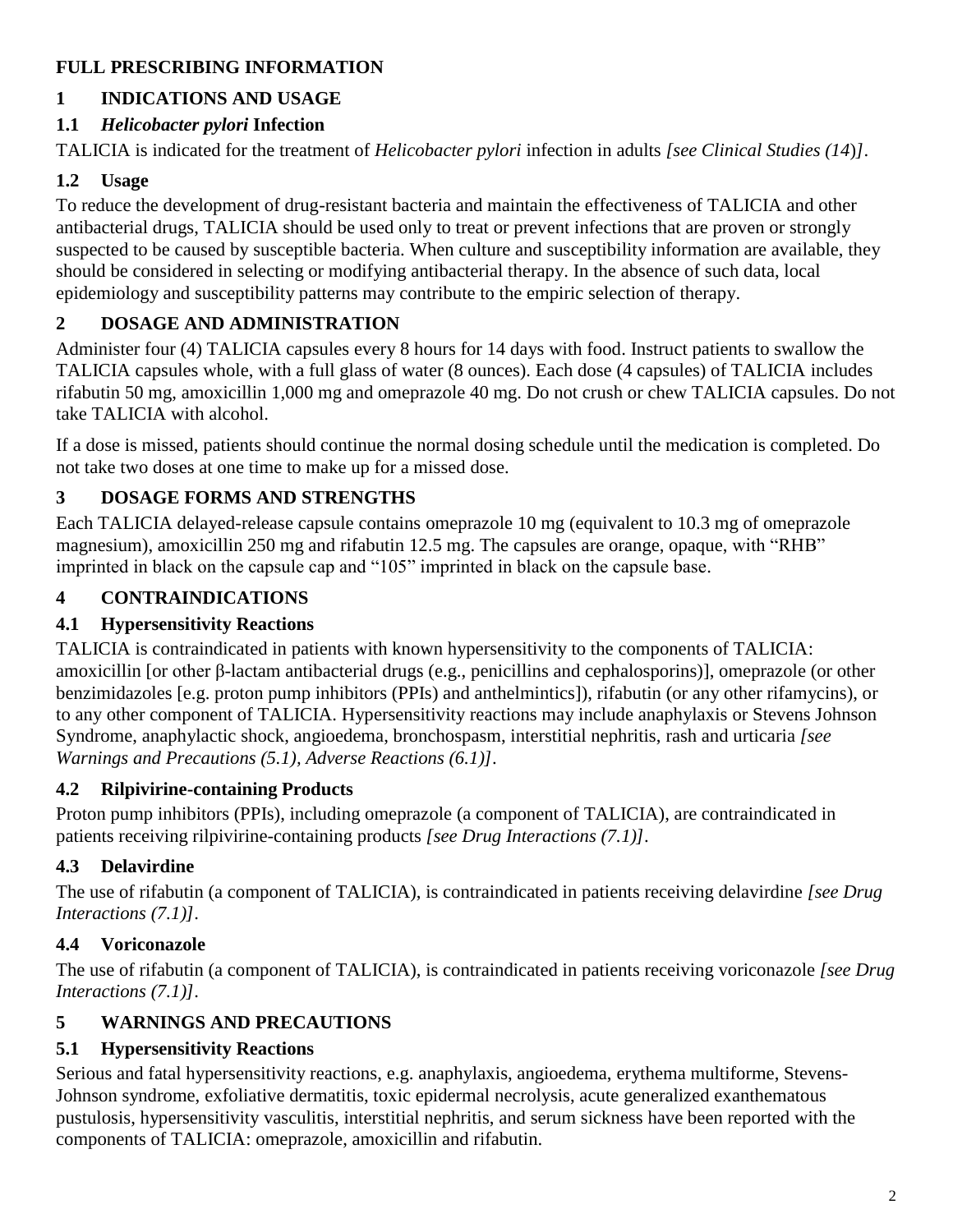Signs and symptoms of these reactions may include hypotension, urticaria, angioedema, acute bronchospasm, conjunctivitis, thrombocytopenia, neutropenia or flu-like syndrome (weakness, fatigue, muscle pain, nausea, vomiting, headache, fever, chills, aches, rash, itching, sweats, dizziness, shortness of breath, chest pain, cough, syncope, palpitations).

There have been reports of individuals with a history of penicillin hypersensitivity who have experienced severe reactions when treated with cephalosporins.

Before initiating therapy with TALICIA, inquire about history of hypersensitivity reactions to penicillins, cephalosporins, rifamycins, or PPIs. Discontinue TALICIA and institute immediate therapy, if hypersensitivity reactions occur.

# **5.2** *Clostridioides difficile***-Associated Diarrhea**

*Clostridioides difficile*-associated diarrhea (CDAD) has been reported with use of omeprazole, a component of TALICIA and nearly all antibacterial agents, including amoxicillin and rifabutin, which are components of TALICIA and may range in severity from mild diarrhea to fatal colitis. Treatment with antibacterial agents alters the normal flora of the colon leading to overgrowth of *C. difficile.*

CDAD must be considered in all patients who present with diarrhea following proton pump inhibitor and or antibacterial use. Careful medical history is necessary since CDAD has been reported to occur over two months after the administration of antibacterial agents.

If CDAD is confirmed, TALICIA should be discontinued. Appropriate fluid and electrolyte management, protein supplementation, antibacterial drug treatment of *C. difficile,* and surgical evaluation should be instituted as clinically indicated.

# **5.3 Reduced Efficacy of Hormonal Contraceptives**

TALICIA may reduce the efficacy of hormonal contraceptives. Therefore, an additional non-hormonal highly effective method of contraception should be used while taking TALICIA *[see Drug Interactions (7.1)]*.

# **5.4 Acute Interstitial Nephritis**

Acute interstitial nephritis (AIN) has been observed in patients taking PPIs including omeprazole as well as in patients taking penicillins such as amoxicillin, a component of TALICIA. Acute interstitial nephritis may occur at any point during PPI therapy and is generally attributed to an idiopathic hypersensitivity reaction. Discontinue TALICIA if AIN develops *[see Contraindications (4.1)]*.

# **5.5 Risk of Adverse Reactions or Loss of Efficacy Due to Drug Interactions**

Components of TALICIA have the potential for clinically important drug interactions *[see Contraindications (4) and Drug Interactions (7)]*.

Avoid concomitant use of TALICIA with other CYP2C19 or CYP3A4 inducers (e.g. St. John's Wort, rifampin) as they can substantially decrease omeprazole concentrations. Avoid concomitant use of TALICIA with CYP2C19 and/or CYP3A4 inhibitors (e.g. fluconazole, itraconazole) as it may significantly increase the plasma concentration of component (s) of TALICIA. Depending on the protease inhibitor, the concomitant use of TALICIA should be avoided (e.g. amprenavir, indinavir) or dose adjustments for a concomitantly administered protease inhibitor(s) may be required. Concomitant use of PPIs with methotrexate (primarily at high dose) may elevate and prolong serum levels of methotrexate and/or its metabolite, possibly leading to methotrexate toxicities. Avoid TALICIA in patients on high-dose methotrexate. Concomitant use of clopidogrel and omeprazole reduces the pharmacological activity of clopidogrel. Avoid TALICIA in patients on clopidogrel. When using TALICIA, consider alternative anti-platelet therapy *[see Drug Interactions (7)].*

# **5.6 Cutaneous and Systemic Lupus Erythematosus**

Cutaneous lupus erythematosus (CLE) and systemic lupus erythematosus (SLE) have been reported in patients taking PPIs, including omeprazole. These events have occurred as both new onset and an exacerbation of existing autoimmune disease. The majority of PPI-induced lupus erythematosus cases were CLE. If signs or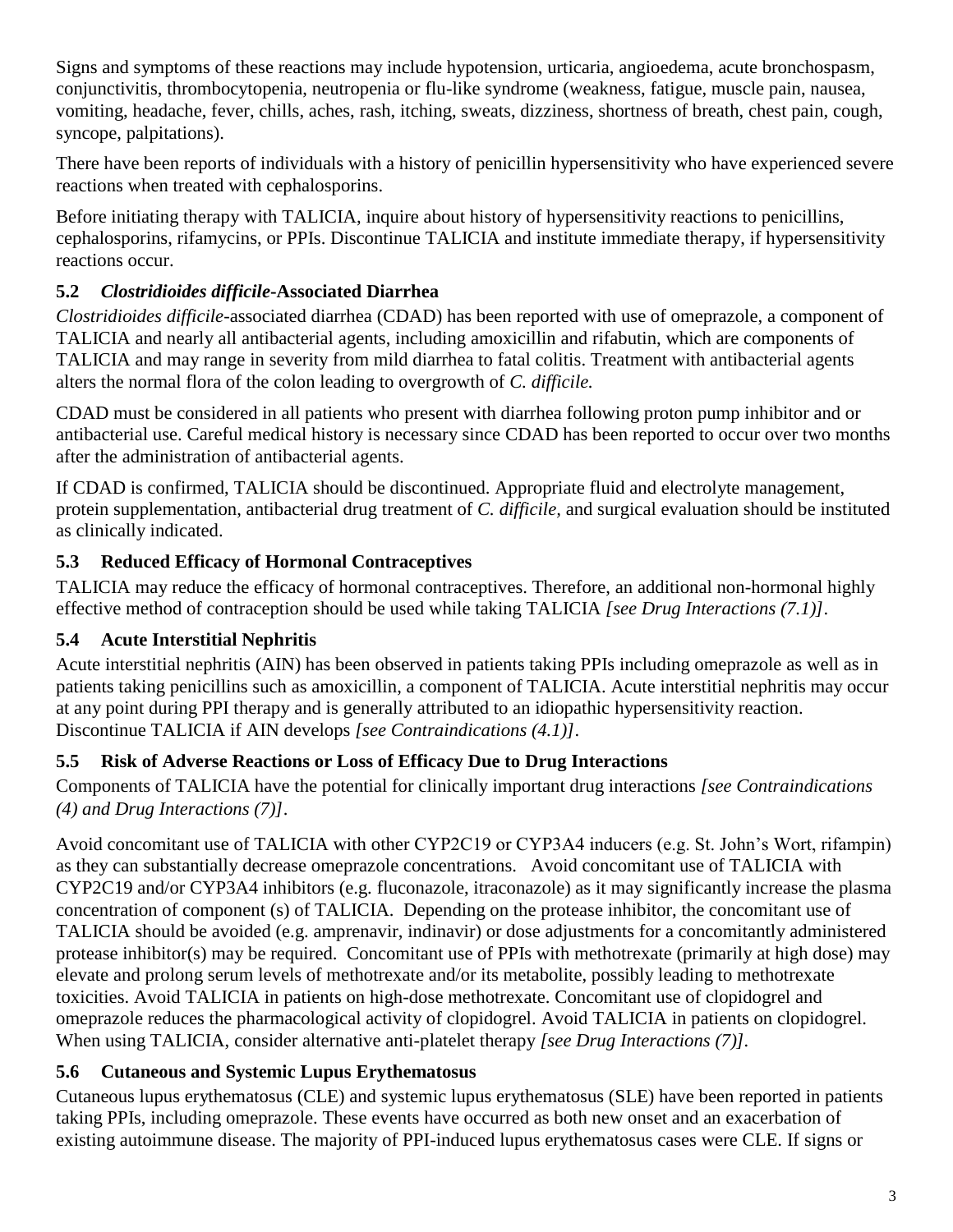symptoms consistent with CLE or SLE develop in patients receiving TALICIA, discontinue the drug and evaluate as appropriate.

# **5.7 Rash in Patients with Mononucleosis**

A high percentage of patients with mononucleosis who receive amoxicillin develop an erythematous skin rash. Avoid TALICIA in patients with mononucleosis.

# **5.8 Uveitis**

Due to the possible occurrence of uveitis, patients should be carefully monitored when rifabutin, a component of TALICIA, is given in combination with clarithromycin (or other macrolides) and/or fluconazole and related compounds. If uveitis is suspected, refer for an ophthalmologic evaluation and, if considered necessary, suspend treatment with rifabutin *[see Adverse Reactions (6.2)].*

# **5.9 Interactions with Diagnostic Investigations for Neuroendocrine Tumors**

Serum chromogranin A (CgA) levels increase secondary to drug-induced decreases in gastric acidity. The increased CgA level may cause false positive results in diagnostic investigations for neuroendocrine tumors. Assess CgA levels at least 14 days after TALICIA treatment and consider repeating the test if initial CgA levels are high *[see Drug Interactions (7)]*.

# **5.10 Development of Drug-Resistant Bacteria**

Prescribing TALICIA either in the absence of a proven or strongly suspected bacterial infection or a prophylactic indication is unlikely to provide benefit to the patient and increases the risk of the development of drug-resistant bacteria.

# **6 ADVERSE REACTIONS**

The following serious adverse reactions are described below and elsewhere in labeling:

- Hypersensitivity Reactions *[see Warnings and Precautions (5.1)]*
- *Clostridioides difficile*-Associated Diarrhea *[see Warnings and Precautions (5.2)]*
- Acute Interstitial Nephritis *[see Warnings and Precautions (5.4)]*
- Cutaneous and Systemic Lupus Erythematosus *[see Warnings and Precautions (5.6)]*
- Rash in Patients with Mononucleosis *[see Warnings and Precautions (5.7)]*
- Uveitis *[see Warnings and Precautions (5.8)]*

# **6.1 Clinical Trials Experience with TALICIA**

Because clinical trials are conducted under widely varying conditions, adverse reaction rates observed in the clinical trials of a drug cannot be directly compared to rates in the clinical trials of another drug and may not reflect the rates observed in practice.

The safety of TALICIA was assessed in adult patients who were screened and found to be positive for *H. pylori* infection in one active-controlled (Study 1) and one placebo-controlled (Study 2) clinical trial. Patients received TALICIA, amoxicillin and omeprazole, or placebo every eight hours for 14 consecutive days taken with food. A total of 305 patients received TALICIA in Studies 1 and 2, 227 patients received amoxicillin and omeprazole (as omeprazole magnesium) in Study 1, and 41 patients received placebo in Study 2. These patients had a mean age of 46.4 years (range 18 to 70 years); 62.3% were female, 80.3% were white with 64.2% Hispanic or Latino.

# Adverse Reactions Leading to Discontinuation

Treatment discontinuation due to an adverse reaction occurred in 1% (4/305) of patients receiving TALICIA,  $\langle 1\% (1/227)$  of patients receiving amoxicillin and omeprazole, and 2% (1/41) of patients receiving placebo. Adverse reactions leading to discontinuation of TALICIA were nausea and vomiting, nausea, nasal congestion, and nasopharyngitis, in one patient each.

Most Common Adverse Reactions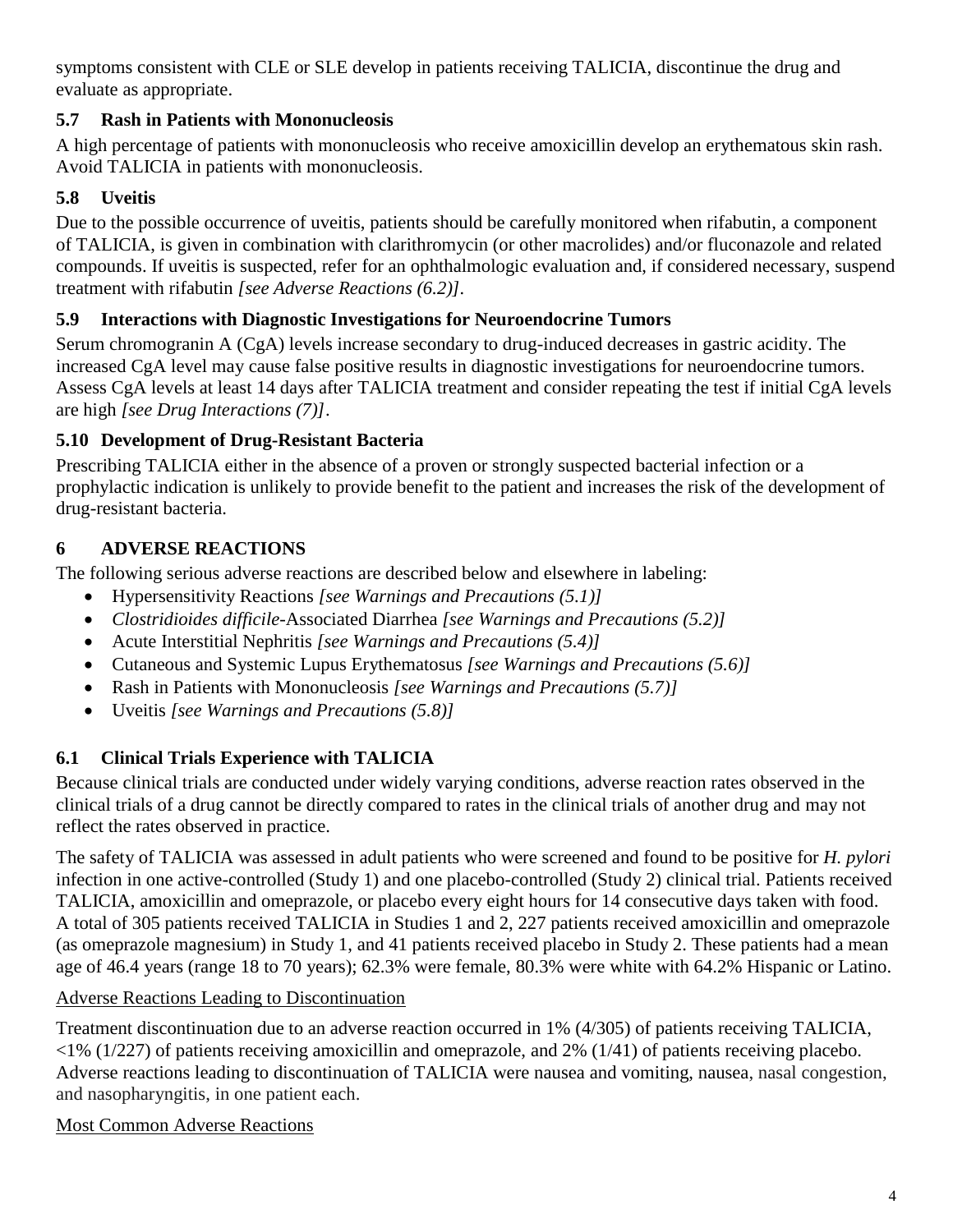Selected adverse reactions occurring in ≥1% of patients receiving TALICIA in Study 1 and 2 are described in Table 1.

|                                       | Study 1                                                    |                                                                              | Study 2                                                   |                                                           |  |
|---------------------------------------|------------------------------------------------------------|------------------------------------------------------------------------------|-----------------------------------------------------------|-----------------------------------------------------------|--|
| <b>Adverse Reaction</b>               | <b>TALICIA</b><br>$(N=228)$<br>$n\left(\frac{0}{0}\right)$ | <b>Amoxicillin and</b><br><b>Omeprazole</b><br>$(N=227)$<br>$\mathbf{n}(\%)$ | <b>TALICIA</b><br>$(N=77)$<br>$n\left(\frac{0}{0}\right)$ | <b>Placebo</b><br>$(N=41)$<br>$n\left(\frac{0}{0}\right)$ |  |
| Diarrhea                              | 23(10.1)                                                   | 18 (7.9)                                                                     | 11(14.3)                                                  | 4(9.8)                                                    |  |
| Headache <sup>a</sup>                 | 17(7.5)                                                    | 16(7.0)                                                                      | 12(15.6)                                                  | 4(9.8)                                                    |  |
| Nausea                                | 11(4.8)                                                    | 12(5.3)                                                                      | 3(3.9)                                                    | 1(2.4)                                                    |  |
| Abdominal pain <sup>b</sup>           | 8(3.5)                                                     | 11(4.8)                                                                      | 3(3.9)                                                    | 2(4.9)                                                    |  |
| Chromaturia <sup>c</sup>              | $\Omega$                                                   | $\Omega$                                                                     | 10(13.0)                                                  | 1(2.4)                                                    |  |
| Rash <sup>d</sup>                     | 6(2.6)                                                     | 2(0.9)                                                                       | 4(5.2)                                                    | 0                                                         |  |
| Dyspepsia <sup>e</sup>                | 5(2.2)                                                     | 3(1.3)                                                                       | 1(1.3)                                                    | $\Omega$                                                  |  |
| Vomiting                              | 5(2.2)                                                     | 5(2.2)                                                                       | 1(1.3)                                                    | 2(4.9)                                                    |  |
| Oropharyngeal pain                    | 2(0.9)                                                     | 2(0.9)                                                                       | 3(3.9)                                                    | $\theta$                                                  |  |
| Vulvovaginal candidiasis <sup>f</sup> | 5(2.2)                                                     | 5(2.2)                                                                       | 0                                                         | $\mathbf{0}$                                              |  |

**Table 1: Selected Adverse Reactions Occurring in 1% or Greater of Patients Receiving TALICIA in Studies 1 and 2**

<sup>a</sup> Headache includes: headache and migraine.

<sup>b</sup> Abdominal pain includes: abdominal pain, abdominal pain upper, and abdominal pain lower.

 $c$  Riboflavin was administered in Study 1 to prevent unintentional unblinding and may have contributed to under-reporting of chromaturia.

<sup>d</sup> Rash includes: rash, rash maculo-papular, rash morbilliform, and urticaria.

<sup>e</sup> Dyspepsia includes: dyspepsia and epigastric discomfort.

f Vulvovaginal candidiasis includes: vulvovaginal candidiasis, vulvovaginal mycotic infection, fungal infection, and vaginal discharge

+ vulvovaginal burning sensation + vulvovaginal pruritus.

## **6.2 Other Important Adverse Reactions from the Labeling of the Individual Components of TALICIA**

Additional adverse reactions that occurred in 1% or greater of patients treated with omeprazole or rifabutin alone in clinical trials were as follows:

### **Omeprazole**

Flatulence, acid regurgitation, upper respiratory infection, constipation, dizziness, asthenia, back pain, and cough.

## **Rifabutin**

Flatulence, asthenia, chest pain, fever, pain, leucopenia, anemia, anorexia, eructation, myalgia, insomnia, and taste perversion.

The following selected adverse reactions occurred in less than 1% of patients treated with rifabutin alone: flulike syndrome, hepatitis, hemolysis, arthralgia, myositis, dyspnea, skin discoloration, thrombocytopenia, pancytopenia, and jaundice.

## **6.3 Post-Marketing Experience with Components of TALICIA**

Because these reactions are voluntarily reported from a population of uncertain size, it is not always possible to reliably estimate their actual frequency or establish a causal relationship to drug exposure.

## **Omeprazole**

*Cardiovascular:* angina, tachycardia, bradycardia, palpitations, elevated blood pressure, peripheral edema

## *Endocrine:* gynecomastia

*Gastrointestinal:* pancreatitis including fatal pancreatitis, anorexia, irritable colon, fecal discoloration, mucosal atrophy of the tongue, stomatitis, abdominal swelling, dry mouth, microscopic colitis, fundic gland polyps,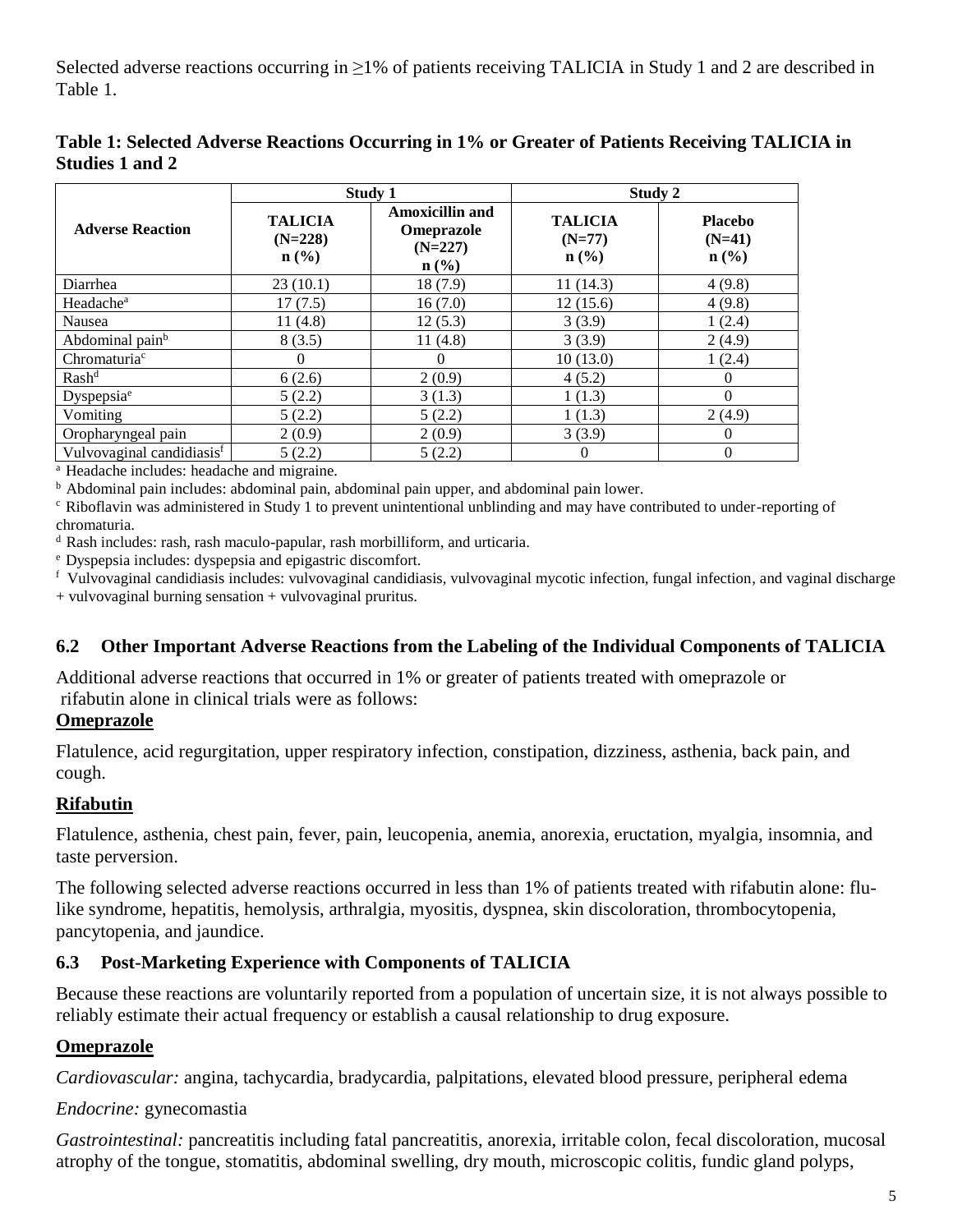gastroduodenal carcinoids in patients with Zollinger-Ellison syndrome on long-term treatment as a manifestation of the underlying condition associated with such tumors

*Hepatic:* fatal hepatic failure or necrosis, hepatic encephalopathy, hepatocellular disease, cholestatic disease, mixed hepatitis, jaundice

*Metabolism and Nutritional disorders:* hypoglycemia, hypomagnesemia, with or without hypocalcemia and/or hypokalemia, hyponatremia, weight gain

*Musculoskeletal:* muscle weakness, myalgia, muscle cramps, joint pain, leg pain, bone fracture.

*Nervous System/Psychiatric:* depression, agitation, aggression, hallucinations, confusion, insomnia, nervousness, apathy, somnolence, anxiety, dream abnormalities, tremors, paresthesia, vertigo

*Respiratory:* epistaxis

*Skin:* photosensitivity, urticaria, pruritus, petechiae, purpura, alopecia, dry skin, hyperhidrosis

*Special Senses:* tinnitus, taste perversion

*Ocular:* optic atrophy, optic neuritis, dry eye syndrome, ocular irritation, blurred vision, double vision

*Urogenital:* hematuria, proteinuria, elevated serum creatinine, microscopic pyuria, urinary tract infection, glycosuria, urinary frequency, testicular pain

*Hematologic:* Agranulocytosis, hemolytic anemia, pancytopenia, neutropenia, anemia, thrombocytopenia, leukopenia, leukocytosis

## **Amoxicillin**

*Gastrointestinal:* black hairy tongue

*Liver:* hepatic dysfunction, cholestatic jaundice, cholestasis, acute cytolytic hepatitis

*Renal:* crystalluria *[see Overdosage (10)]*

*Hemic and Lymphatic Systems:* anemia, hemolytic anemia, thrombocytopenia, thrombocytopenic purpura, eosinophilia, leukopenia, and agranulocytosis

*Central Nervous System:* hyperactivity, agitation, anxiety, insomnia, confusion, convulsions, behavioral changes, and/or dizziness

## **Rifabutin**

*Blood and lymphatic system disorders:* agranulocytosis, lymphopenia

## **7 DRUG INTERACTIONS**

## **7.1 Interactions with Other Drugs and Diagnostics**

Drug interaction studies with TALICIA have not been conducted. The drug interaction information described here is based on the prescribing information of individual TALICIA components: omeprazole, amoxicillin, and rifabutin.

Rifabutin is a substrate and inducer of cytochrome P450 (CYP) 3A enzymes. Omeprazole is a substrate and an inhibitor of CYP2C19, and a substrate of CYP3A4. Co-administration of TALICIA and other drugs that are substrates, inhibitors, or inducers of these enzymes may alter concentrations of rifabutin/omeprazole or other co-administered drugs *[See Table 2* below and *Clinical Pharmacology (12.3)].*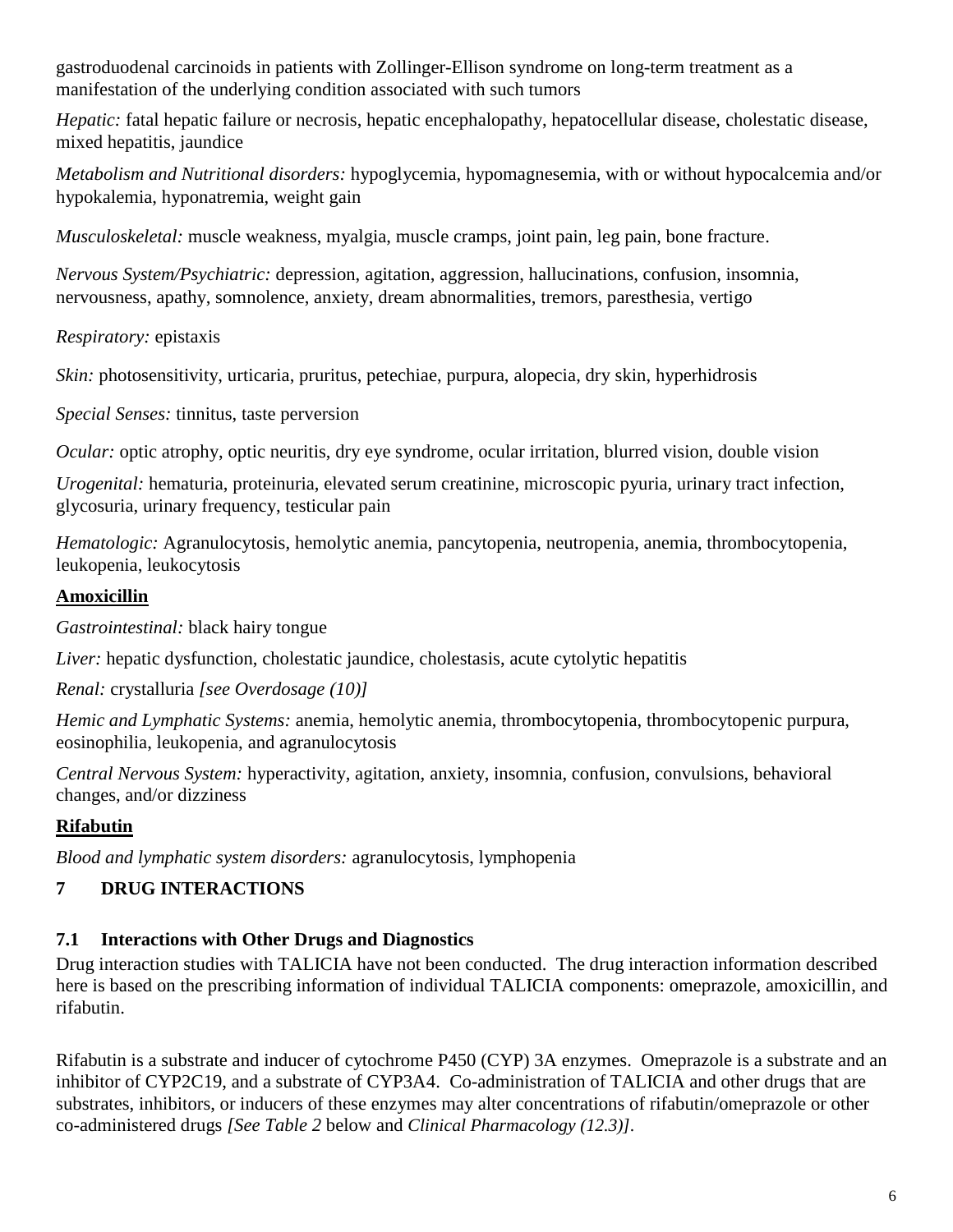Omeprazole magnesium is a PPI. Refer to the prescribing information of the drugs used concomitantly with TALICIA for further information on their interactions with PPIs.

| <b>CYP2C19 or CYP3A4 Inducers</b>          |                                                                                                                                                                                                                                                                                                                                                           |  |  |
|--------------------------------------------|-----------------------------------------------------------------------------------------------------------------------------------------------------------------------------------------------------------------------------------------------------------------------------------------------------------------------------------------------------------|--|--|
| <b>Clinical Impact</b>                     | Decreased exposure of omeprazole when used concomitantly with strong<br>inducers.                                                                                                                                                                                                                                                                         |  |  |
| Prevention or<br>Management                | St. John's Wort, rifampin: Avoid concomitant use with TALICIA [see Warnings]<br>and Precautions $(5.5)$ ].                                                                                                                                                                                                                                                |  |  |
|                                            | Ritonavir-containing products: See prescribing information for specific drugs.                                                                                                                                                                                                                                                                            |  |  |
| <b>CYP2C19 or CYP3A4 Inhibitors</b>        |                                                                                                                                                                                                                                                                                                                                                           |  |  |
| <b>Clinical Impact</b>                     | Increased blood levels of omeprazole and rifabutin.                                                                                                                                                                                                                                                                                                       |  |  |
| Prevention or                              | Voriconazole: Concomitant use with TALICIA is contraindicated [see<br>Contraindications (4)].                                                                                                                                                                                                                                                             |  |  |
| Management                                 | Fluconazole, posaconazole, and itraconazole: Avoid concomitant use with<br>TALICIA. If coadministration cannot be avoided, monitor patients for rifabutin<br>associated adverse events, and lack of anti-fungal efficacy.                                                                                                                                 |  |  |
|                                            | CYP2C19 Substrates (e.g., Clopidogrel, citalopram, cilostazol, phenytoin, diazepam)                                                                                                                                                                                                                                                                       |  |  |
| <b>Clinical Impact</b>                     | Increased plasma concentrations of CYP2C19 substrate drugs or<br>decreased/increased plasma concentrations of its active metabolite(s) [see<br>Clinical Pharmacology (12.3)].                                                                                                                                                                             |  |  |
| Prevention or                              | Clopidogrel: Consider use of alternative anti-platelet therapy [see Warnings and                                                                                                                                                                                                                                                                          |  |  |
| Management                                 | <i>Precautions (5.5)].</i> Avoid concomitant use with TALICIA.                                                                                                                                                                                                                                                                                            |  |  |
| <b>Antiretrovirals/Protease Inhibitors</b> |                                                                                                                                                                                                                                                                                                                                                           |  |  |
|                                            | Antiretrovirals/protease inhibitors may increase rifabutin blood levels.<br>The effect of PPIs (such as omeprazole in TALICIA) on antiretroviral drugs is<br>variable. The clinical importance and the mechanisms behind these interactions<br>are not always known.<br>• Decreased exposure of some antiretroviral drugs (e.g., rilpivirine, atazanavir, |  |  |
| Clinical Impact                            | and nelfinavir) when used concomitantly with omeprazole may reduce<br>antiviral effect and promote the development of drug resistance [see Clinical<br>Pharmacology (12.3)].<br>• Increased exposure of other antiretroviral drugs (e.g., saquinavir) when used                                                                                           |  |  |
|                                            | concomitantly with omeprazole may increase toxicity [see Clinical<br>Pharmacology (12.3)].<br>There are other antiretroviral drugs which do not result in clinically relevant<br>interactions with omeprazole.                                                                                                                                            |  |  |
|                                            | Delavirdine: Combination treatment with TALICIA and delavirdine is<br>contraindicated [see Contraindications (4)].                                                                                                                                                                                                                                        |  |  |
| Prevention or<br>Management                | Rilpivirine-containing products: Concomitant use with TALICIA is<br>contraindicated [see Contraindications (4)].                                                                                                                                                                                                                                          |  |  |
|                                            | Avoid concomitant use of TALICIA with amprenavir, indinavir,<br>lopinavir/ritonavir, saquinavir/ritonavir, ritonavir, tipranavir/ritonavir,<br>fosamprenavir/ritonavir, or nelfinavir [see Warnings and Precautions (5.5)].                                                                                                                               |  |  |

**Table 2: Interactions with TALICIA When Co-Administered with Other Drugs and Diagnostics**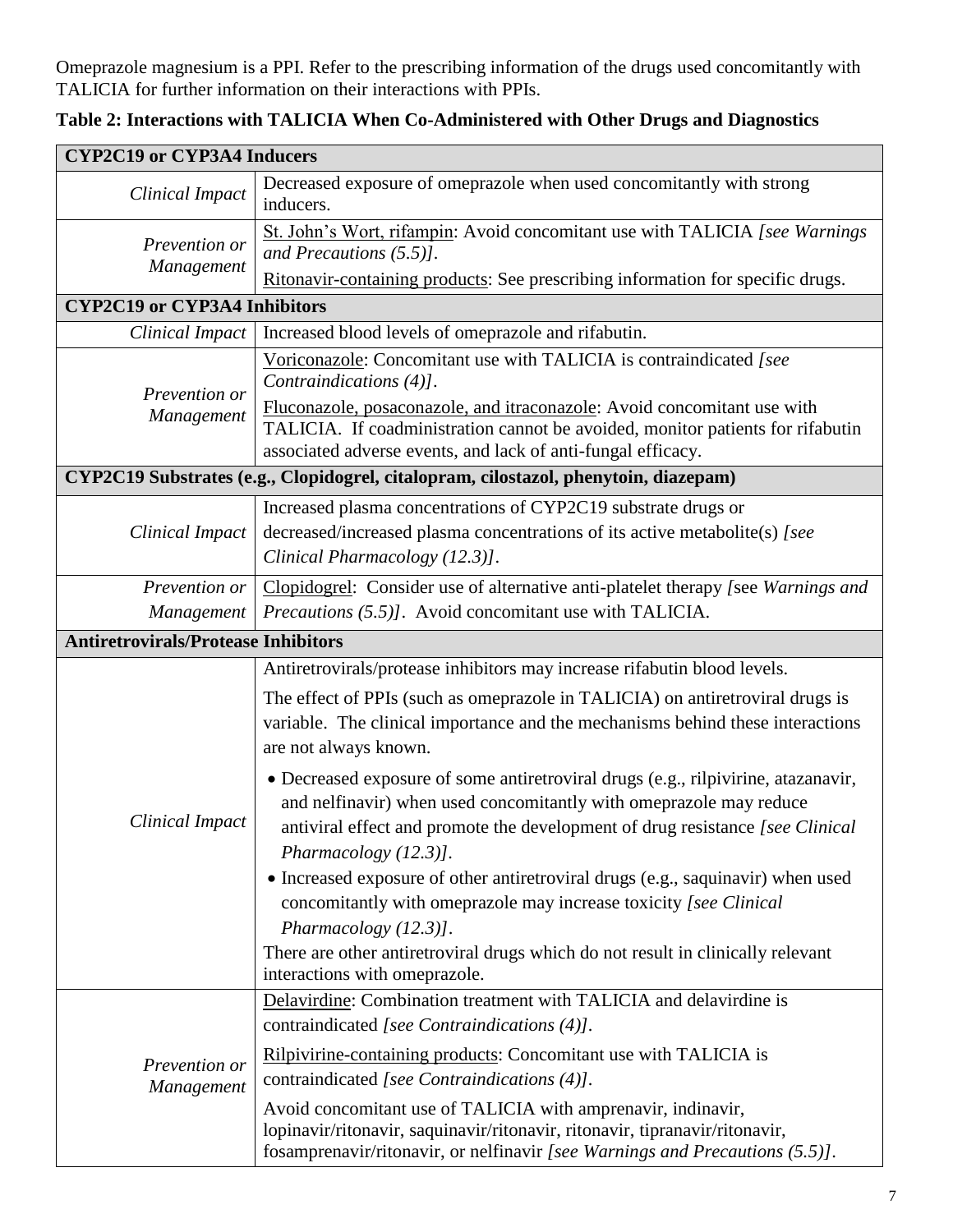|                                                  | Other antiretrovirals: See prescribing information for specific antiretroviral<br>drugs.                                                                                                                                                                                                                                                                    |
|--------------------------------------------------|-------------------------------------------------------------------------------------------------------------------------------------------------------------------------------------------------------------------------------------------------------------------------------------------------------------------------------------------------------------|
| Probenecid                                       |                                                                                                                                                                                                                                                                                                                                                             |
| <b>Clinical Impact</b>                           | Increased and prolonged blood levels of amoxicillin.                                                                                                                                                                                                                                                                                                        |
| <b>Allopurinol</b>                               |                                                                                                                                                                                                                                                                                                                                                             |
| <b>Clinical Impact</b>                           | Increase in the incidence of rashes is reported in patients receiving both<br>allopurinol and amoxicillin together compared to patients receiving amoxicillin<br>alone. It is not known whether this potentiation of amoxicillin rashes is due to<br>allopurinol or the hyperuricemia present in these patients.                                            |
| Prevention or<br>Management                      | Discontinue allopurinol at the first appearance of skin rash. Assess benefit-risk of<br>continuing TALICIA treatment.                                                                                                                                                                                                                                       |
| <b>Warfarin, and Other Oral Anticoagulants</b>   |                                                                                                                                                                                                                                                                                                                                                             |
| <b>Clinical Impact</b>                           | Abnormal prolongation of prothrombin time (increased international normalized<br>ratio [INR]) has been reported in patients receiving amoxicillin and oral<br>anticoagulants and in patients receiving PPIs, including omeprazole, and warfarin<br>concomitantly.<br>Increases in INR and prothrombin time may lead to abnormal bleeding and even<br>death. |
| Prevention or<br>Management                      | Monitor INR and prothrombin time and adjust the dose of warfarin or other oral<br>anticoagulants to maintain the desired level of anticoagulation.                                                                                                                                                                                                          |
| <b>Methotrexate</b>                              |                                                                                                                                                                                                                                                                                                                                                             |
| <b>Clinical Impact</b>                           | Concomitant use of omeprazole with methotrexate (primarily at high doses) may<br>elevate and prolong serum levels of methotrexate and/or its metabolite<br>hydroxymethotrexate, possibly leading to methotrexate toxicities [see Warnings<br>and Precautions $(5.5)$ ].                                                                                     |
| Prevention or<br>Management                      | Avoid concomitant use of TALICIA in patients receiving high-dose<br>methotrexate.                                                                                                                                                                                                                                                                           |
| <b>Digoxin</b>                                   |                                                                                                                                                                                                                                                                                                                                                             |
| Clinical Impact                                  | Potential for increased digoxin blood levels [see Clinical Pharmacology (12.3)].                                                                                                                                                                                                                                                                            |
| Prevention or                                    | Monitor digoxin concentrations. Dose adjustment may be needed to maintain                                                                                                                                                                                                                                                                                   |
| Management                                       | therapeutic drug concentrations. See digoxin prescribing information.                                                                                                                                                                                                                                                                                       |
|                                                  | Drugs Dependent on Gastric pH for Absorption (e.g., iron salts, erlotinib, dasatinib, nilotinib,<br>mycophenolate mofetil, ketoconazole/itraconazole)                                                                                                                                                                                                       |
| <b>Clinical Impact</b>                           | Omeprazole can alter the absorption of other drugs due to its effect of reducing<br>intragastric acidity thereby increasing gastric pH.                                                                                                                                                                                                                     |
| Prevention or<br>Management<br><b>Tacrolimus</b> | Mycophenolate mofetil (MMF): Use TALICIA with caution in transplant<br>patients receiving MMF [see Clinical Pharmacology (12.3)].<br>See the prescribing information of other drugs dependent on gastric pH for<br>absorption.                                                                                                                              |
|                                                  |                                                                                                                                                                                                                                                                                                                                                             |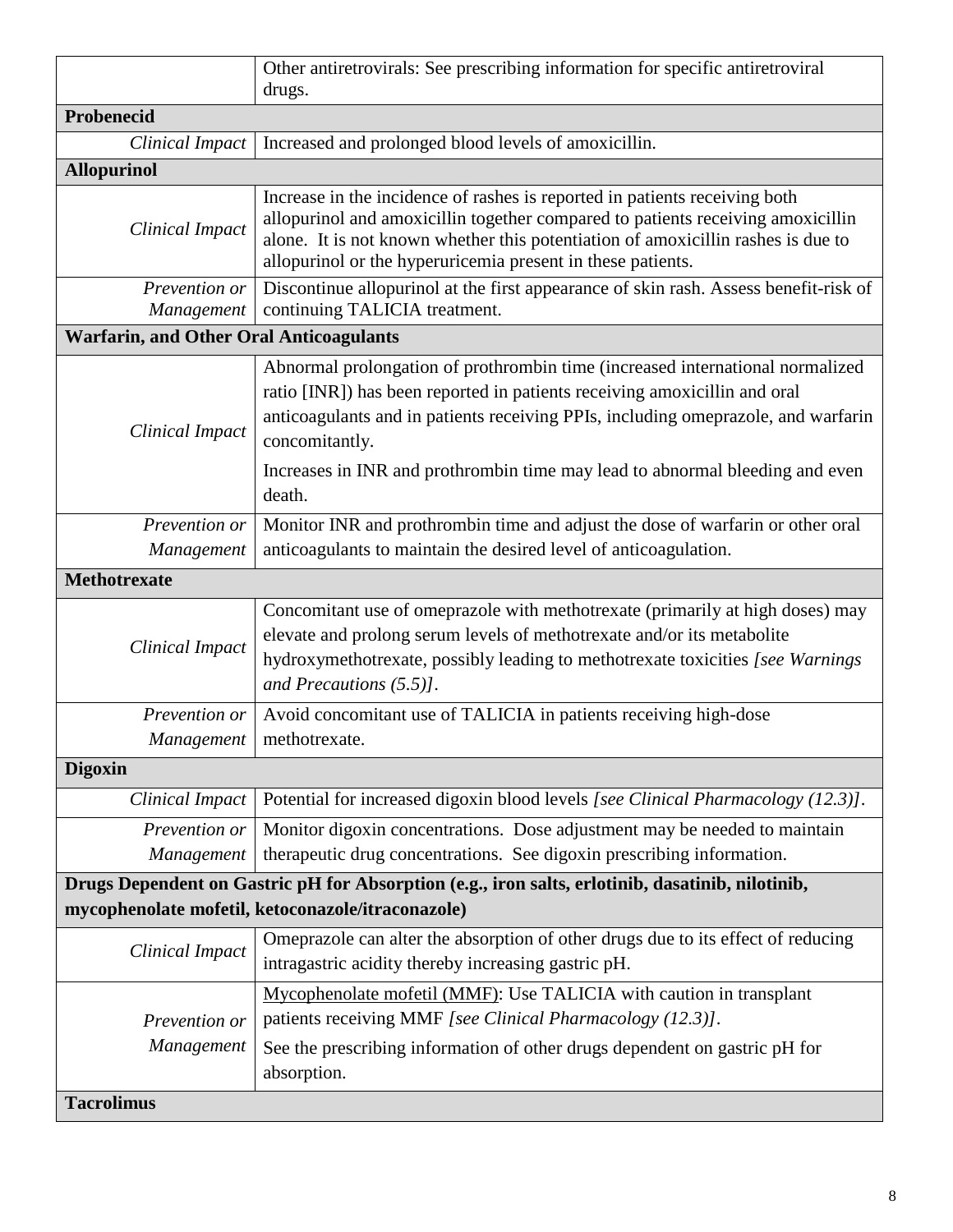| <b>Clinical Impact</b>                                                    | Potential for increased tacrolimus blood levels, especially in patients who are<br>intermediate or poor metabolizers of CYP2C19.                                                                                                                                                                          |  |  |
|---------------------------------------------------------------------------|-----------------------------------------------------------------------------------------------------------------------------------------------------------------------------------------------------------------------------------------------------------------------------------------------------------|--|--|
| Prevention or<br>Management                                               | Monitor tacrolimus whole blood levels and adjust dose as per the prescribing<br>information for tacrolimus.                                                                                                                                                                                               |  |  |
| Drugs Metabolized via the CYP450 Enzymes (e.g., cyclosporine, disulfiram) |                                                                                                                                                                                                                                                                                                           |  |  |
| Clinical Impact                                                           | Interactions are reported with omeprazole and other drugs metabolized via the<br>CYP450 enzymes.                                                                                                                                                                                                          |  |  |
| Prevention or                                                             | Monitor patients to determine if it is necessary to adjust the dosage of these other                                                                                                                                                                                                                      |  |  |
| Management                                                                | drugs when taken concomitantly with TALICIA.                                                                                                                                                                                                                                                              |  |  |
| <b>Oral Contraceptives</b>                                                |                                                                                                                                                                                                                                                                                                           |  |  |
| <b>Clinical Impact</b>                                                    | Concomitant use of amoxicillin and rifabutin with hormonal contraceptives may<br>lead to loss of its efficacy due to lower estrogen reabsorption and decreased<br>ethinylestradiol and norethindrone concentrations, respectively [see Warnings<br>and Precautions $(5.3)$ ].                             |  |  |
| Prevention or                                                             | Patients should be advised to use additional or alternative non-hormonal methods                                                                                                                                                                                                                          |  |  |
| Management                                                                | of contraception.                                                                                                                                                                                                                                                                                         |  |  |
|                                                                           | <b>Diagnostic Investigations for Neuroendocrine Tumors</b>                                                                                                                                                                                                                                                |  |  |
| <b>Clinical Impact</b>                                                    | PPI-induced decrease in gastric acidity may lead to increased serum<br>chromogranin A (CgA) levels, which may cause false positive results in<br>diagnostics for neuroendocrine tumors [see Warnings and Precautions (5.9)].                                                                              |  |  |
| Prevention or<br>Management                                               | Assess CgA levels at least 14 days after stopping TALICIA treatment and<br>consider repeating the test if initial CgA levels are high. If serial tests are<br>performed (e.g., for monitoring), the same commercial laboratory should be used<br>for testing, as reference ranges between tests may vary. |  |  |
| <b>Urine Glucose Test</b>                                                 |                                                                                                                                                                                                                                                                                                           |  |  |
| <b>Clinical Impact</b>                                                    | High urine concentrations of ampicillin or amoxicillin may result in false-<br>positive reactions when using glucose tests based on the Benedict's copper<br>reduction reaction that determines the amount of reducing substances like<br>glucose in the urine.                                           |  |  |
| Prevention or<br>Management                                               | Glucose tests based on enzymatic glucose oxidase reactions should be used.                                                                                                                                                                                                                                |  |  |
| <b>Interaction with Secretin Stimulation Test</b>                         |                                                                                                                                                                                                                                                                                                           |  |  |
| <b>Clinical Impact</b>                                                    | Hyper-response in gastrin secretion in response to secretin stimulation test may<br>falsely suggest gastrinoma.                                                                                                                                                                                           |  |  |
| Prevention or<br>Management                                               | Test should be performed at least 14 days after stopping TALICIA treatment to<br>allow gastrin levels to return to baseline.                                                                                                                                                                              |  |  |
|                                                                           | <b>False Positive Urine Tests for Tetrahydrocannabinol (THC)</b>                                                                                                                                                                                                                                          |  |  |
| <b>Clinical Impact</b>                                                    | There have been reports of false positive urine screening tests for THC in<br>patients receiving PPIs.                                                                                                                                                                                                    |  |  |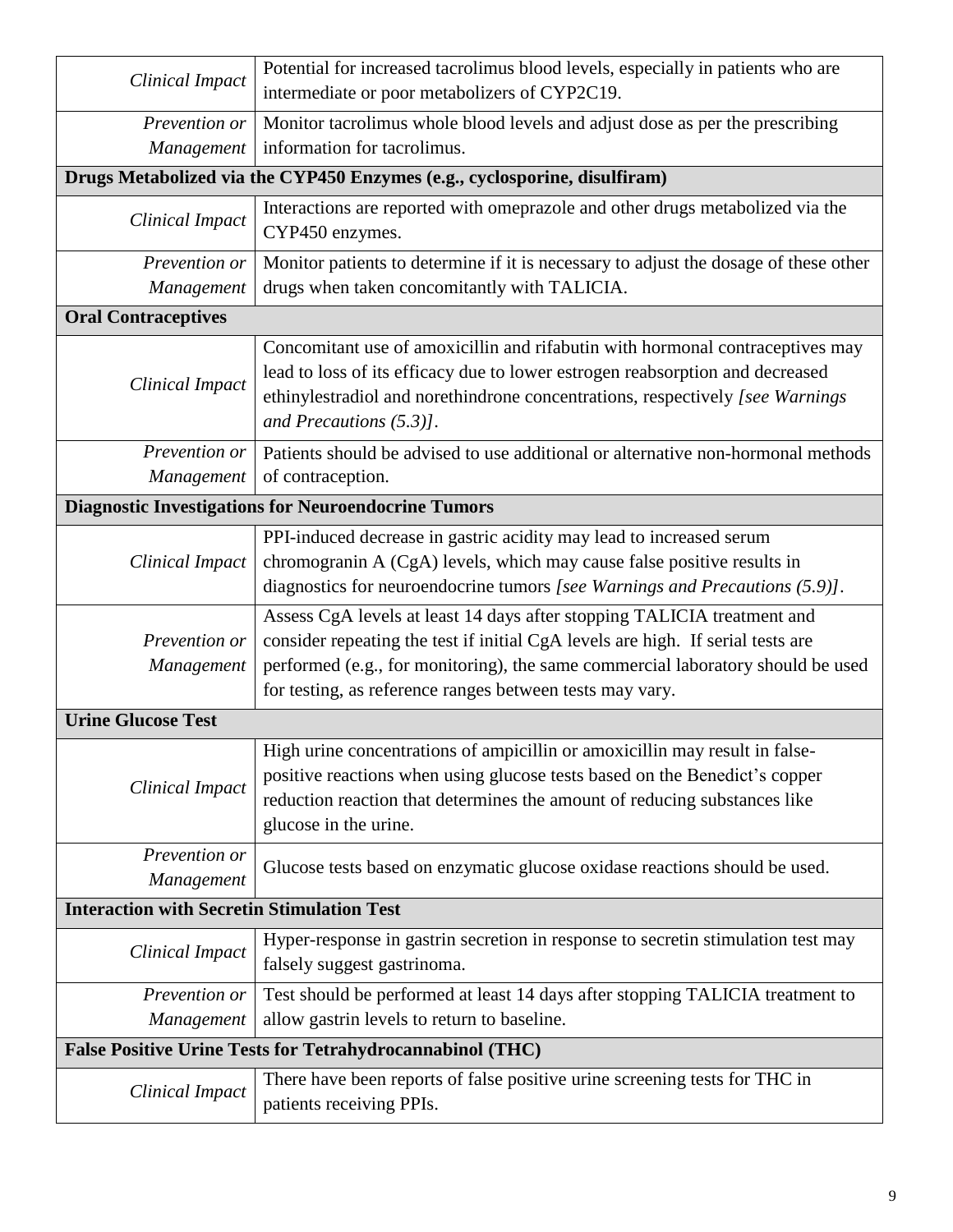|                               | <i>Prevention or</i>   An alternative confirmatory method should be considered to verify positive                                                                                                                                |
|-------------------------------|----------------------------------------------------------------------------------------------------------------------------------------------------------------------------------------------------------------------------------|
| Management results.           |                                                                                                                                                                                                                                  |
| <b>Other Laboratory Tests</b> |                                                                                                                                                                                                                                  |
| Clinical Impact               | Following administration of ampicillin or amoxicillin to pregnant women, a<br>transient decrease in plasma concentration of total conjugated estriol, estriol-<br>glucuronide, conjugated estrone, and estradiol has been noted. |

## **8 USE IN SPECIFIC POPULATIONS**

## **8.1 Pregnancy**

## Risk Summary

Based on animal reproduction studies, TALICIA may cause fetal harm when administered to pregnant women. There are no adequate and well controlled studies of amoxicillin, omeprazole, or rifabutin (used separately or together) in pregnant women. Use of TALICIA is generally not recommended for use in pregnancy. If TALICIA is used during pregnancy, advise pregnant women of the potential risk to a fetus.

Omeprazole: Available epidemiologic data do not demonstrate an increased risk of major congenital malformations or other adverse pregnancy outcomes with first trimester omeprazole use. Reproduction studies in rats and rabbits resulted in dose-dependent embryo-lethality at omeprazole doses that were approximately 1.13 to 11 times an oral human dose of 120 mg.

Fetal malformations were not observed in animal reproduction studies with administration of oral esomeprazole (an enantiomer of omeprazole) magnesium in rats and rabbits during organogenesis with doses about 23 times and 14 times, respectively, of an oral human dose of 120 mg esomeprazole or omeprazole. Changes in bone morphology were observed in offspring of rats dosed through most of pregnancy and lactation at doses equal to or greater than approximately 11 times an oral human dose of 120 mg esomeprazole or omeprazole. When maternal administration was confined to gestation only, there were no effects on bone physeal morphology in the offspring at any age *[see Data]*.

Amoxicillin: Available data from published epidemiologic studies and pharmacovigilance case reports over several decades with amoxicillin use have not established drug-associated risks of major birth defects, miscarriage, or adverse maternal or fetal outcomes *[see Data]*. No adverse developmental effects were observed in animal reproduction studies with administration of amoxicillin to pregnant mice and at doses up to 3 to 6 times an oral human dose of 3 grams.

Rifabutin: Fetal malformations were not observed in rat or rabbit reproduction studies given rifabutin at dose levels up to 200 mg/kg (6 to 13 times the recommended human dose). In rats, given rifabutin at 200 mg/kg/day (about 6 times the recommended human daily dose), there was a decrease in fetal viability. Increased skeletal anomalies were observed in rats and rabbits at 40 and 80 mg/kg/day, respectively (corresponding to approximately an equivalent dose and 5 times the recommended human daily dose); maternal toxicity was noted at 80 mg/kg in rabbits *[see Data].*

The estimated background risks of major birth defects and miscarriage for the indicated population are unknown. All pregnancies have a background risk of birth defect, loss, or other adverse outcomes. In the US general population, the estimated background risk of major birth defects and miscarriage in clinically recognized pregnancies is 2% to 4% and 15% to 20%, respectively.

Data

*Human Data*

**Omeprazole**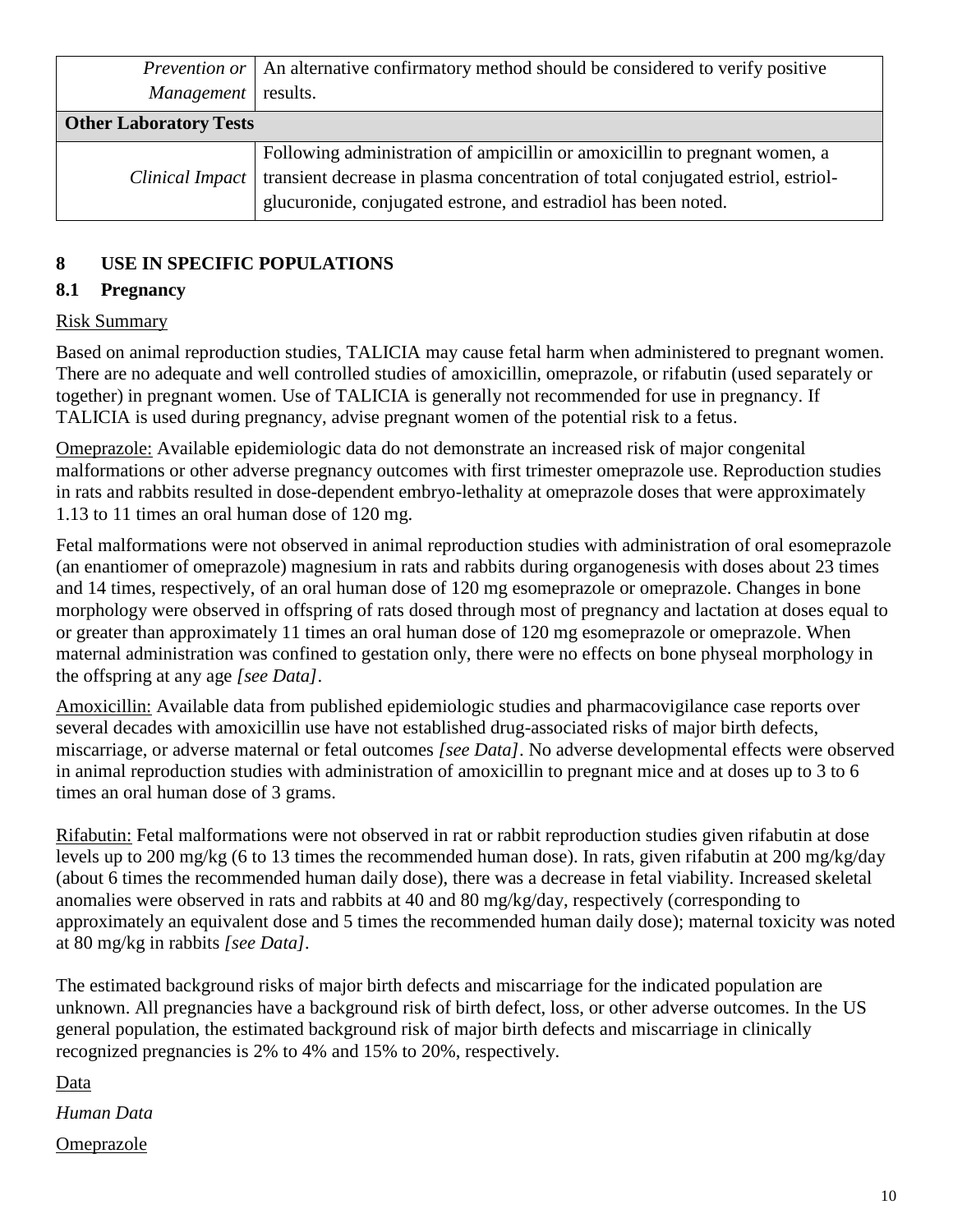Four published epidemiological studies compared the frequency of congenital abnormalities among infants born to women who used omeprazole during pregnancy with the frequency of abnormalities among infants of women exposed to H2-receptor antagonists or other controls.

A population-based retrospective cohort epidemiological study from the Swedish Medical Birth Registry, covering approximately 99% of pregnancies, from 1995 to 99, reported on 955 infants (824 exposed during the first trimester with 39 of these exposed beyond first trimester, and 131 exposed after the first trimester) whose mothers used omeprazole during pregnancy. The number of infants exposed *in utero* to omeprazole that had any malformation, low birth weight, low Apgar score, or hospitalization was similar to the number observed in this population. The number of infants born with ventricular septal defects and the number of stillborn infants was slightly higher in the omeprazole-exposed infants than the expected number in this population.

A population-based retrospective cohort study covering all live births in Denmark from 1996 to 2009, reported on 1,800 live births whose mothers used omeprazole during the first trimester of pregnancy and 837,317 live births whose mothers did not use any proton pump inhibitor. The overall rate of birth defects in infants born to mothers with first trimester exposure to omeprazole was 2.9% and 2.6% in infants born to mothers not exposed to any proton pump inhibitor during the first trimester.

A retrospective cohort study reported on 689 pregnant women exposed to either H2-blockers or omeprazole in the first trimester (134 exposed to omeprazole) and 1,572 pregnant women unexposed to either during the first trimester. The overall malformation rate in offspring born to mothers with first trimester exposure to omeprazole, an H2-blocker, or were unexposed was 3.6%, 5.5%, and 4.1% respectively.

A small prospective observational cohort study followed 113 women exposed to omeprazole during pregnancy (89% with first trimester exposures). The reported rate of major congenital malformations was 4% in the omeprazole group, 2% in controls exposed to non-teratogens, and 2.8% in disease-paired controls. Rates of spontaneous and elective abortions, preterm deliveries, gestational age at delivery, and mean birth weight were similar among the groups.

Several studies have reported no apparent adverse short-term effects on the infant when single dose oral or intravenous omeprazole was administered to over 200 pregnant women as premedication for cesarean section under general anesthesia.

## Amoxicillin

While available studies cannot definitively establish the absence of risk, published epidemiological data and postmarketing case reports have not reported a consistent association with amoxicillin and major birth defects, miscarriage, or adverse maternal or fetal outcomes when amoxicillin was used during pregnancy. Available studies have methodologic limitations, including small sample size, retrospective data collection, under-capture of non-live births, exposure misclassification and inconsistent comparator groups.

## Rifabutin

Small retrospective observational studies evaluated the use of rifabutin (in combination with other drugs) for treatment of tuberculosis during pregnancy. Available studies were inconclusive in determining whether rifabutin use during pregnancy was associated with adverse effects in the pregnant woman or neonates.

## *Animal Data*

## **Omeprazole**

Reproductive studies conducted with omeprazole in rats at oral doses up to 138 mg/kg/day (about 11 times an oral human dose of 120 mg on a body surface area basis) and in rabbits at doses up to 69.1 mg/kg/day (about 11 times an oral human dose of 120 mg on a body surface area basis) during organogenesis did not show fetal malformations. In rabbits, omeprazole in a dose range of 6.9 to 69.1 mg/kg/day (about 1 to 11 times an oral human dose of 120 mg on a body surface area basis) administered during organogenesis produced dose-related increases in embryo-lethality, fetal resorptions, and pregnancy disruptions. In rats, dose-related embryo/fetal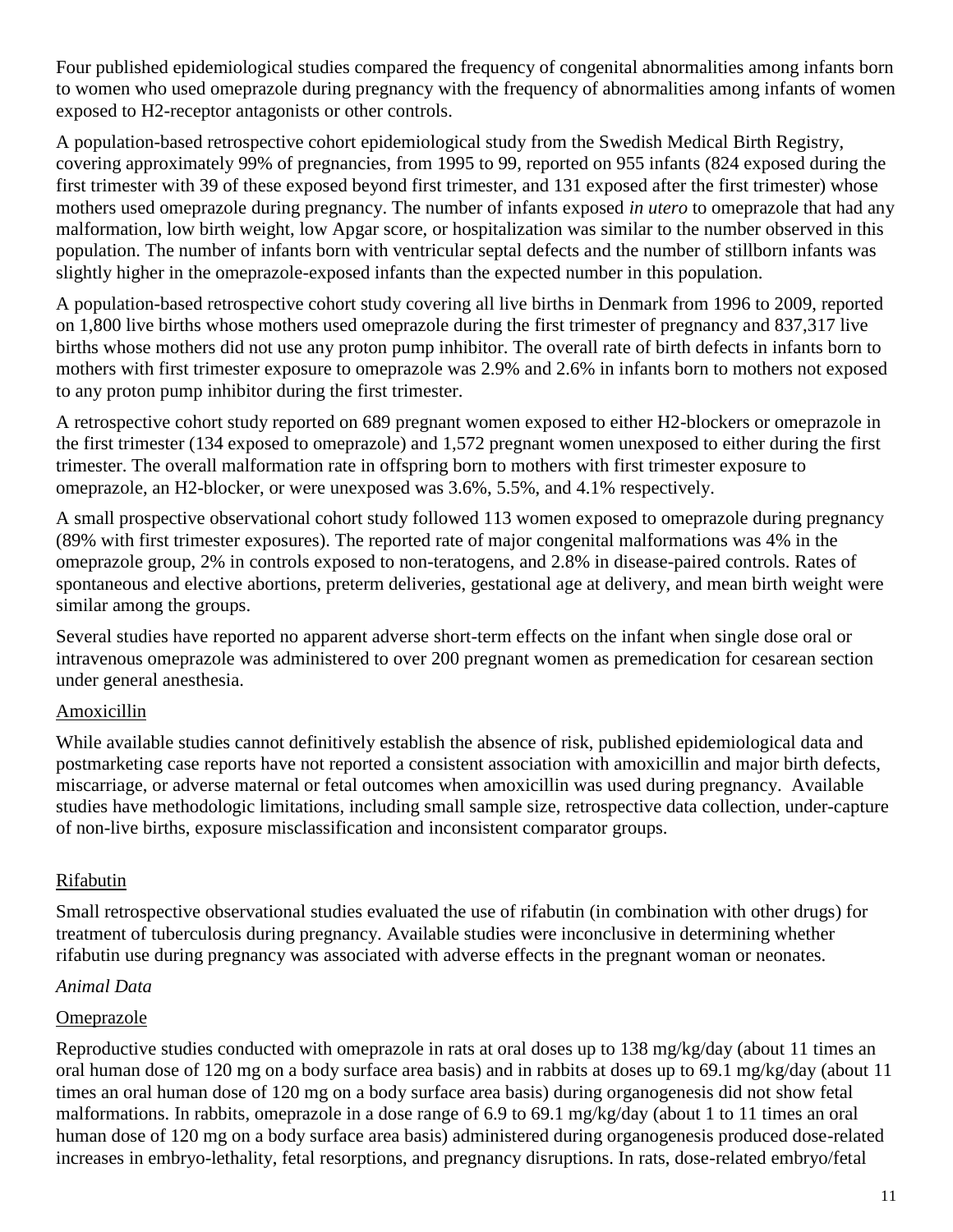toxicity and postnatal developmental toxicity were observed in offspring resulting from parents treated with omeprazole at 13.8 to 138.0 mg/kg/day (about 1 to 11 times an oral human dose of 120 mg on a body surface area basis), administered prior to mating through the lactation period.

## Esomeprazole

The data described below was generated from studies using esomeprazole, an enantiomer of omeprazole. The animal to human dose multiples are based on the assumption of equal systemic exposure to esomeprazole in humans following oral administration of either 120 mg esomeprazole or 120 mg omeprazole.

No effects on embryo-fetal development were observed in reproduction studies with esomeprazole magnesium in rats at oral doses up to 280 mg/kg/day (about 23 times an oral human dose of 120 mg on a body surface area basis) or in rabbits at oral doses up to 86 mg/kg/day (about 14 times an oral human dose of 120 mg esomeprazole or omeprazole on a body surface area basis) administered during organogenesis.

A pre-and postnatal developmental toxicity study in rats with additional endpoints to evaluate bone development was performed with esomeprazole magnesium at oral doses of 14 to 280 mg/kg/day (about 1 to 23 times an oral human dose of 120 mg esomeprazole or omeprazole on a body surface area basis). Neonatal/early postnatal (birth to weaning) survival was decreased at doses equal to or greater than 138 mg/kg/day (about 11 times an oral human dose of 120 mg esomeprazole or omeprazole on a body surface area basis). Body weight and body weight gain were reduced and neurobehavioral or general developmental delays in the immediate post-weaning timeframe were evident at doses equal to or greater than 69 mg/kg/day (about 6 times an oral human dose of 120 mg esomeprazole or omeprazole on a body surface area basis). In addition, decreased femur length, width and thickness of cortical bone, decreased thickness of the tibial growth plate and minimal to mild bone marrow hypocellularity were noted at doses equal to or greater than 14 mg/kg/day (about equivalent to the oral human dose of 120 mg esomeprazole or omeprazole on a body surface area basis). Physeal dysplasia in the femur was observed in offspring of rats treated with oral doses of esomeprazole magnesium at doses equal to or greater than 138 mg/kg/day (about 11 times an oral human dose of 120 mg esomeprazole or omeprazole on a body surface area basis).

Effects on maternal bone were observed in pregnant and lactating rats in the pre-and postnatal toxicity study when esomeprazole magnesium was administered at oral doses of 14 to 280 mg/kg/day (about 1 to 23 times an oral human dose of 120 mg esomeprazole or omeprazole on a body surface area basis). When rats were dosed from gestational day 7 through weaning on postnatal day 21, a statistically significant decrease in maternal femur weight of up to 14% (as compared to placebo treatment) was observed at doses equal to or greater than 138 mg/kg/day (about 11 times an oral human dose of 120 mg esomeprazole or omeprazole on a body surface area basis).

A pre-and postnatal development study in rats with esomeprazole strontium (using equimolar doses compared to esomeprazole magnesium study) produced similar results in dams and pups as described above.

A follow up developmental toxicity study in rats with further time points to evaluate pup bone development from postnatal day 2 to adulthood was performed with esomeprazole magnesium at oral doses of 280 mg/kg/day (about 23 times an oral human dose of 120 mg on a body surface area basis) where esomeprazole administration was from either gestational day 7 or gestational day 16 until parturition. When maternal administration was confined to gestation only, there were no effects on bone physeal morphology in the offspring at any age.

## Amoxicillin

Reproduction studies have been performed in mice and rats at doses up to 2000 mg/kg (3 and 6 times the 3 g human dose, based on body surface area). There was no evidence of harm to the fetus due to amoxicillin.

## Rifabutin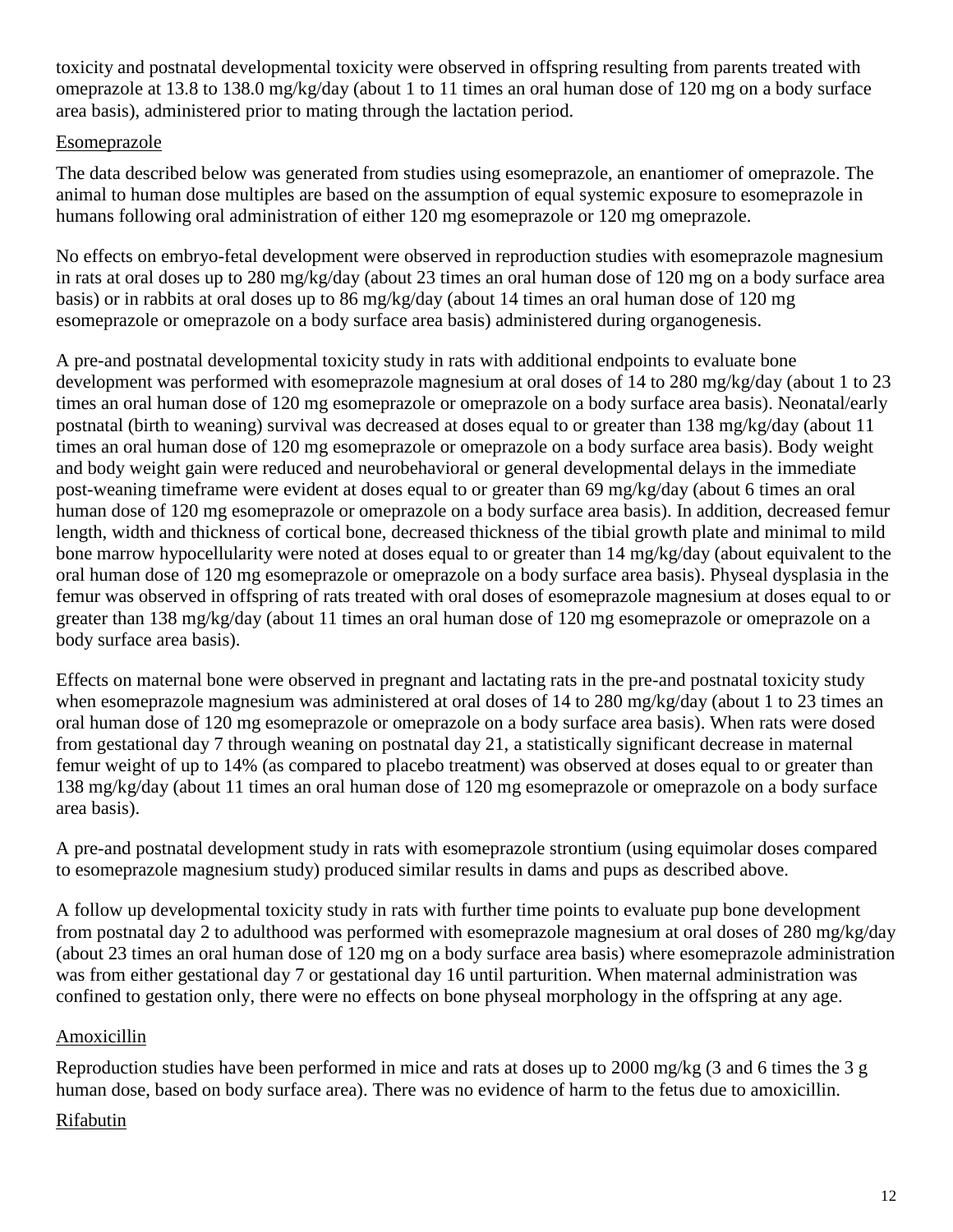Reproduction studies have been carried out in rats and rabbits given rifabutin using dose levels up to 200 mg/kg (about 6 to 13 times the recommended human daily dose based on body surface area comparisons). No fetal malformations were observed in either species. In rats, given 200 mg/kg/day, (about 6 times the recommended human daily dose based on body surface area comparisons), there was a decrease in fetal viability. In rats, at 40 mg/kg/day (approximately equivalent to the recommended human daily dose based on body surface area comparisons), rifabutin caused an increase in fetal skeletal variations. In rabbits, at 80 mg/kg/day (about 5 times the recommended human daily dose based on body surface area comparisons), rifabutin caused maternal toxicity and increase in fetal skeletal anomalies.

## **8.2 Lactation**

## Risk Summary

Data from a published clinical lactation study reports that amoxicillin is present in human milk. Published adverse effects with amoxicillin exposure in the breast-fed infant include diarrhea. There are no data on the effects of amoxicillin on milk production. Limited data suggest omeprazole may be present in human milk. There are no clinical data on the effects of omeprazole on the breast-fed infant or on milk production. There are no data on the presence of rifabutin in human milk or the effects of rifabutin on the breast-fed infant or on milk production.

The developmental and health benefits of breastfeeding should be considered along with the mother's clinical need for TALICIA and any potential adverse effects on the breast-fed child from TALICIA or from the underlying condition.

## **8.3 Females and Males of Reproductive Potential**

## **Contraception**

Both rifabutin and amoxicillin components of TALICIA interact with hormonal contraceptives resulting in lower levels of these contraceptives. Therefore, female patients taking hormonal contraceptives should use an additional non-hormonal highly effective method of contraception while taking TALICIA *[see Drug Interactions (7.1)]*.

## Infertility

# *Males*

Based on findings in rodents, TALICIA may impair fertility in males of reproductive potential *[see Nonclinical Toxicology (13.1)]*.

# **8.4 Pediatric Use**

Safety and effectiveness of TALICIA in pediatric patients below the age of 18 years with *H. pylori* infection have not been established.

Esomeprazole, an enantiomer of omeprazole, was shown to decrease body weight, body weight gain, femur weight, femur length, and overall growth in juvenile rats at oral doses about 11 to 23 times a daily human dose of 120 mg esomeprazole or omeprazole based on body surface area *[see Nonclinical Toxicology (13.2)]*.

# **8.5 Geriatric Use**

Clinical studies of TALICIA did not include sufficient numbers of subjects aged 65 and older to determine whether they respond differently from younger subjects. Other reported clinical experience has not identified differences in responses between the elderly and younger adult patients.

## Omeprazole

Omeprazole was administered to over 2000 elderly individuals ( $\geq 65$  years of age) in clinical trials in the U.S. and Europe. There were no differences in safety and effectiveness between the elderly and younger subjects. Other reported clinical experience has not identified differences in response between the elderly and younger subjects, but greater sensitivity of some older individuals cannot be ruled out.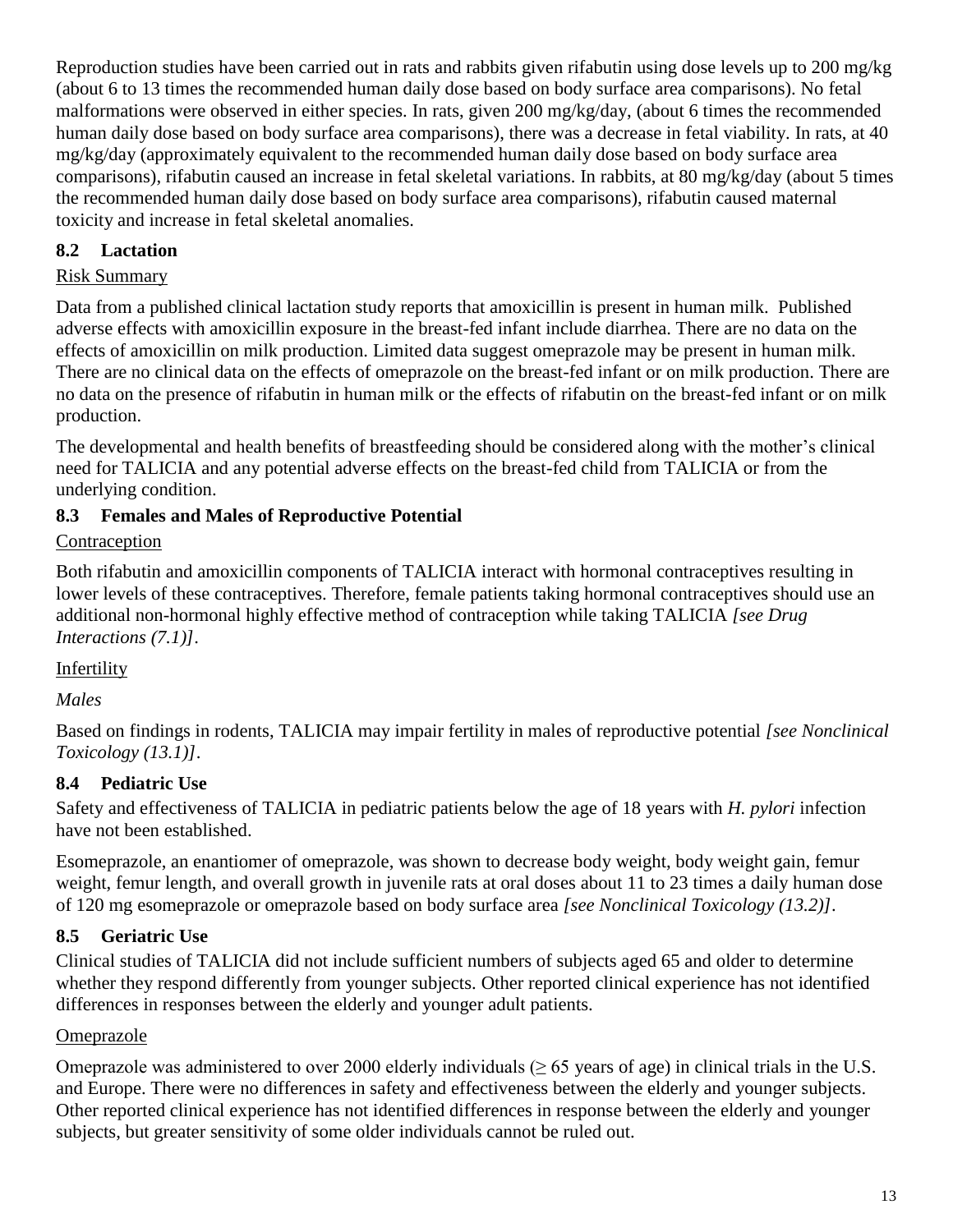## **Amoxicillin**

An analysis of clinical studies of amoxicillin was conducted to determine whether subjects aged 65 and older respond differently from younger subjects. These analyses have not identified differences in responses between the elderly and younger patients, but a greater sensitivity of some older individuals cannot be ruled out.

This drug is known to be substantially excreted by the kidney, and the risk of toxic reactions to this drug may be greater in patients with impaired renal function. Because elderly patients are more likely to have decreased renal function, it may be useful to monitor renal function in elderly patients taking TALICIA.

## Rifabutin

Clinical studies of rifabutin did not include sufficient numbers of subjects aged 65 and older to determine whether they respond differently from younger subjects. Other reported clinical experience has not identified differences in responses between the elderly and younger patients.

## **8.6 Renal Impairment**

It is recommended to avoid the use of TALICIA in patients with severe renal impairment (GFR < 30 mL/min). Amoxicillin is primarily eliminated by the kidney *[see Clinical Pharmacology (12.3)].*

## **8.7 Hepatic Impairment**

It is recommended to avoid the use of TALICIA in patients with hepatic impairment. In patients with hepatic impairment (Child-Pugh Class A, B, or C) exposure to omeprazole substantially increased compared to healthy subjects *[see Clinical Pharmacology (12.3)].*

# **10 OVERDOSAGE**

## TALICIA

No information is available on accidental overdosage of TALICIA in humans.

In case of an overdose, patients should contact a physician, poison control center, or emergency room. The available overdosage information for each of the individual components in TALICIA (omeprazole, amoxicillin and rifabutin) are summarized below:

## Omeprazole

There have been reports of overdosage with omeprazole in humans. Doses ranged up to 2400 mg (120 times the usual recommended clinical dose). Manifestations were variable, but included confusion, drowsiness, blurred vision, tachycardia, nausea, vomiting, diaphoresis, flushing, headache, dry mouth, and other adverse reactions similar to those seen in normal clinical experience *[see Adverse Reactions (6.3)]*. Symptoms were transient, and no serious clinical outcome has been reported when omeprazole was taken alone. No specific antidote for omeprazole overdosage is known. Omeprazole is extensively protein bound and is, therefore, not readily dialyzable. In the event of overdosage, treatment should be symptomatic and supportive.

## Amoxicillin

In case of overdosage, discontinue medication, treat symptomatically, and institute supportive measures as required. A prospective study of 51 pediatric patients at a poison-control center suggested that overdosages of less than 250 mg/kg of amoxicillin are not associated with significant clinical symptoms.

Crystalluria, in some cases leading to renal failure, has also been reported after amoxicillin overdosage. In case of overdosage, adequate intake and diuresis should be maintained to reduce the risk of amoxicillin crystalluria.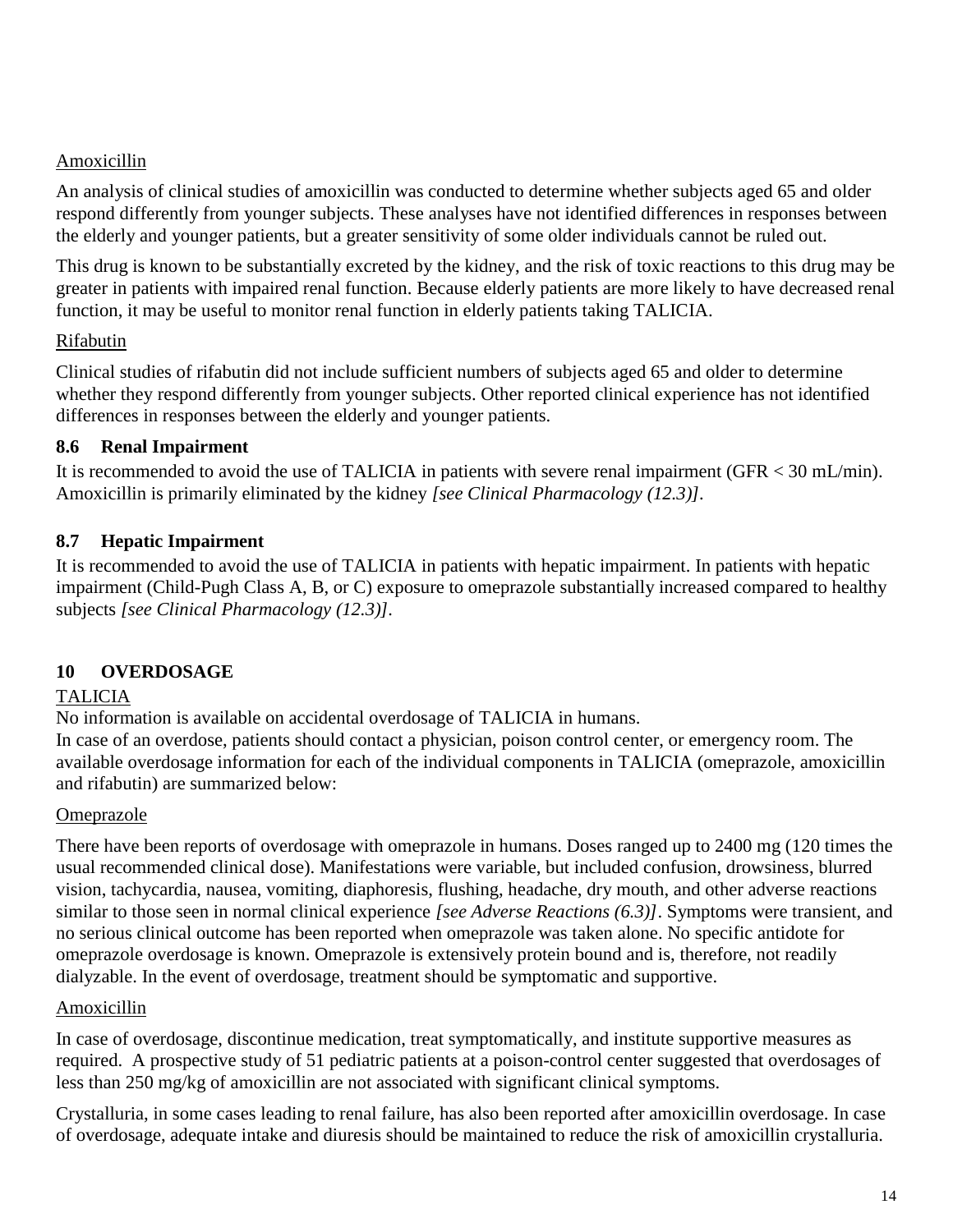Renal impairment appears to be reversible with cessation of drug administration. High blood concentrations may occur more readily in patients with impaired renal function because of decreased renal clearance of amoxicillin. Amoxicillin can be removed from circulation by hemodialysis.

## Rifabutin

No information is available on accidental overdosage of rifabutin in humans.

While there is no experience in the treatment of overdose with rifabutin capsules, clinical experience with rifamycins suggests that gastric lavage to evacuate gastric contents (within a few hours of overdose), followed by instillation of an activated charcoal slurry into the stomach, may help adsorb any remaining drug from the gastrointestinal tract.

Rifabutin is 85% protein bound and distributed extensively into tissues (volume of distribution at steady state: 8 to 9 L/kg). It is not primarily excreted via the urinary route (less than 10% as unchanged drug); therefore, neither hemodialysis nor forced diuresis is expected to enhance the systemic elimination of unchanged rifabutin from the body in a patient with an overdose of rifabutin.

# **11 DESCRIPTION**

TALICIA delayed-release capsules contain omeprazole magnesium, amoxicillin and rifabutin for oral administration. Omeprazole magnesium is included in the delayed-release component of the capsule, and amoxicillin and rifabutin are included in the immediate-release component of the capsule. Each delayed-release capsule contains:

- omeprazole 10 mg (equivalent to 10.3 mg of omeprazole magnesium)
- amoxicillin 250 mg (equivalent to 286.9 mg of amoxicillin trihydrate)
- rifabutin 12.5 mg

Omeprazole magnesium is a proton pump inhibitor. Amoxicillin and rifabutin are antibacterial drugs.

Each TALICIA delayed-release capsule contains the following inactive ingredients: crospovidone, FD&C Red 3, FD&C Yellow 6, gelatin, hydroxypropyl cellulose, hypromellose, magnesium stearate, mannitol-starch, methacrylic acid copolymer, meglumine, pregelatinized starch, silica, sodium bicarbonate, sodium lauryl sulfate, talc, titanium dioxide and triethyl citrate.

## Omeprazole Magnesium

Omeprazole magnesium is a white to off-white powder with a melting point with degradation at 200 °C. The salt is slightly soluble (0.25 mg/mL) in water at 25 °C, and it is soluble in methanol. Omeprazole magnesium is 5-methoxy-2-[[(4-methoxy-3,5-dimethyl-2-pyridyl) methyl] sulfinyl]benzimidazole, (RS) magnesium salt (2:1). Omeprazole magnesium has a molecular formula of  $(C_{17}H_{19}N_3O_3S)_2$  Mg, and a molecular weight of 713.12. The structural formula is:



## Amoxicillin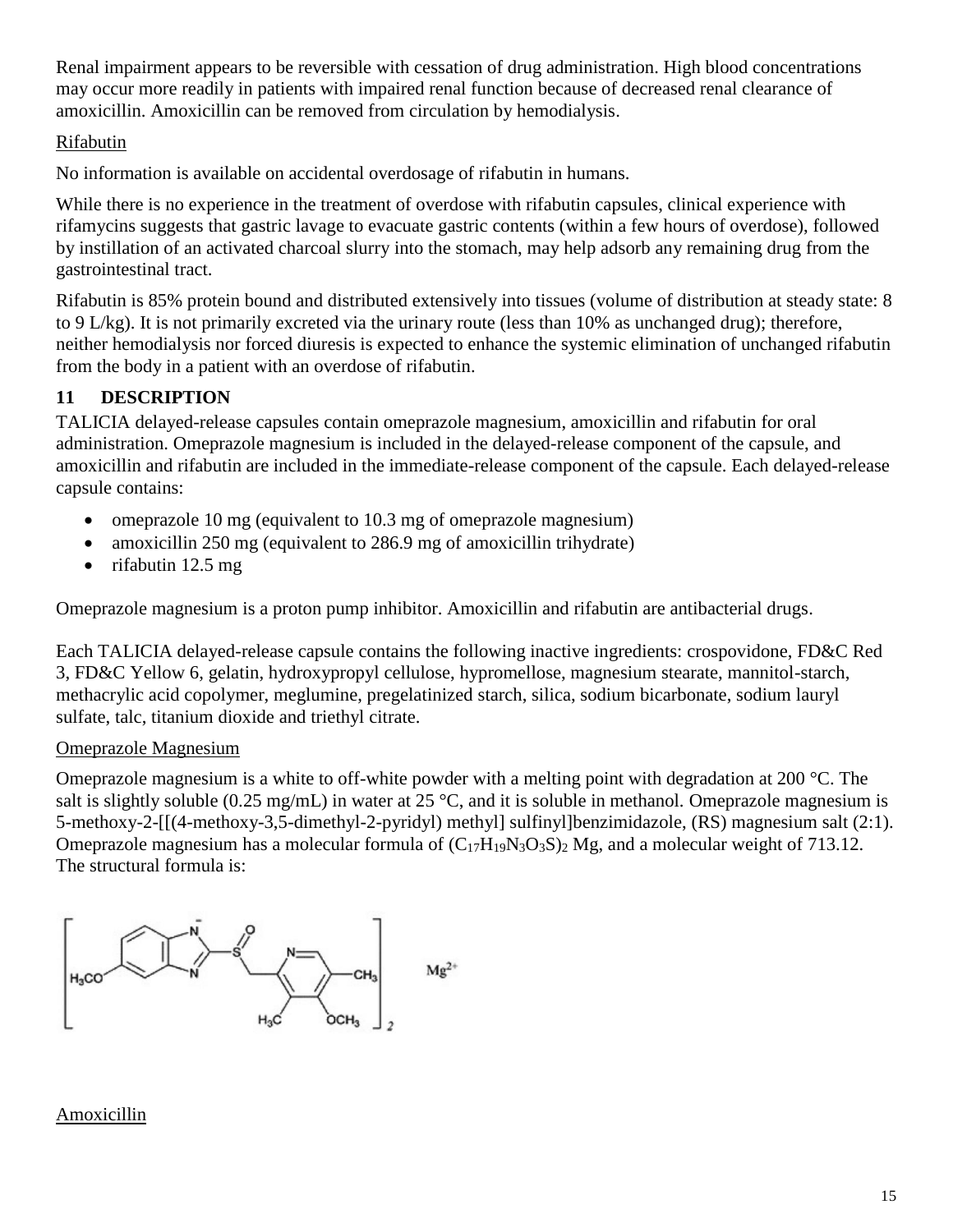Amoxicillin is a semisynthetic antibacterial drug, an analog of ampicillin. Chemically it is (2*S*,5*R*,6*R*)-6-[(*R*)-(- )-2- amino-2-(*p*-hydroxyphenyl)acetamido]-3,3-dimethyl-7-oxo-4-thia-1-azabicyclo[3.2.0] heptane-2 carboxylic acid trihydrate. Amoxicillin has a molecular formula of  $C_{16}H_{19}N_3O_5S\cdot3 H_2O$ , and a molecular weight of 419.45. The structural formula is:



### Rifabutin

Rifabutin is a red-violet powder soluble in chloroform and methanol, sparingly soluble in ethanol, and very slightly soluble in water (0.19 mg/mL). Its log P value (the base 10 logarithm of the partition coefficient between n-octanol and water) is 3.2 (n-octanol/water).

Rifabutin is (9S,12E,14S,15R,16S,17R,18R,19R,20S,21S,22E,24Z)-6-16,18,20-tetrahydroxy-1'-isobutyl-14 methoxy-7,9,15,17,19,21,25-heptamethylspiro [9,4-(epoxypentadeca[1,11,13]trienimino)-2Hfuro[2',3':7,8]naphth[1,2-d] imidazole-2,4'-piperidine]-5,10,26-(3H,9H)-trione-16-acetate. Rifabutin has a molecular formula of  $C_{46}H_{62}N_4O_{11}$ , and a molecular weight of 847.02. The structural formula is:



## **12 CLINICAL PHARMACOLOGY**

## **12.1 Mechanism of Action**

TALICIA is a combination of antibacterial drugs (rifabutin, amoxicillin) and a proton pump inhibitor (omeprazole as omeprazole magnesium), an antisecretory drug *[see Microbiology (12.4)]*.

## **12.2 Pharmacodynamics**

After oral administration, the onset of the antisecretory effect of omeprazole occurs within one hour, with the maximum effect occurring within two hours. The antisecretory effect lasts longer than would be expected from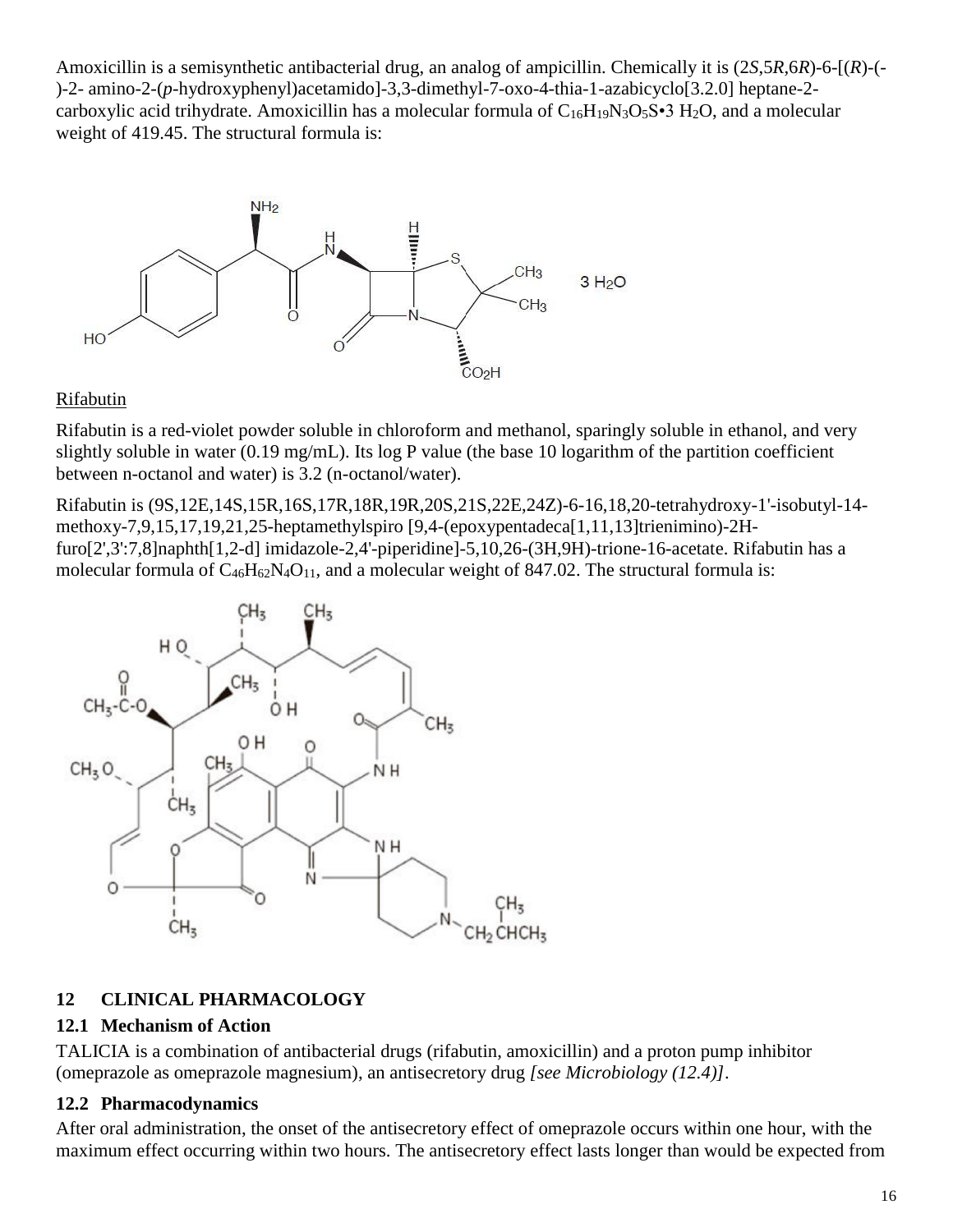the short (approximately one hour) plasma half-life, apparently due to prolonged binding to the parietal H+/K+ ATPase enzyme. When the drug is discontinued, secretory activity returns gradually, over 3 to 5 days. The inhibitory effect of omeprazole on acid secretion increases with repeated daily dosing.

## **12.3 Pharmacokinetics**

The pharmacokinetic parameters of the components of TALICIA are summarized in Table 3.

## **Table 3: Mean (Standard Deviation) Pharmacokinetic Parameters of the Components of TALICIA**

| <b>Pharmacokinetic</b><br><b>Parameters</b> <sup>a</sup> | Amoxicillin      | <b>Omeprazole</b> | <b>Rifabutin</b> |
|----------------------------------------------------------|------------------|-------------------|------------------|
| $C_{\text{max}}$ (ng/mL)                                 | 15,860 (3,340)   | 1,281 (518)       | 88 (21)          |
| $AUC_{24}$ (ng*hr/mL)                                    | 145,788 (29,846) | 7,161 (3,533)     | 1,320(307)       |

 $C_{\text{max}}$  =Maximum plasma concentration, AUC<sub>24</sub> =Area under the concentration vs. 24-hour time curve

 $a$  C<sub>max</sub> and AUC<sub>24</sub>, estimates derived from 15 healthy subjects following administration of four TALICIA capsules three times in a day (8 hours apart) resulting in the total daily oral doses of 150 mg rifabutin, 3000 mg amoxicillin, and 120 mg omeprazole.

The absorption, distribution, and elimination related pharmacokinetic information on the components of TALICIA are provided in Table 4.

| Pharmacokinetic                 | <b>Amoxicillin</b>                    | Omeprazole                           | <b>Rifabutin</b>                            |
|---------------------------------|---------------------------------------|--------------------------------------|---------------------------------------------|
| <b>Parameters</b>               |                                       |                                      |                                             |
| <b>Absorption</b>               |                                       |                                      |                                             |
| $T_{\text{max}}(h)$ , median    | $2(1.25-3)$                           | $1.25(0.75-1.77)$                    | $3(2-6)$                                    |
| $(range)^a$                     |                                       |                                      |                                             |
| <b>Effect of Food:</b>          | $\downarrow$ 30% in C <sub>max</sub>  | $\downarrow$ 92% in C <sub>max</sub> | $\uparrow$ 14% in $C_{\text{max}}$          |
| With high-fat meal <sup>a</sup> | $\leftrightarrow$ AUC <sub>n</sub>    | $\downarrow$ 83% in AUC <sub>∞</sub> | $\uparrow$ 23% in AUC <sub>∞</sub>          |
| (relative to fasting)           | $\uparrow$ T <sub>max</sub> by 1.5 hr | $\uparrow$ T <sub>max</sub> by 3 hr  | $\uparrow$ T <sub>max</sub> by 2 hr         |
| <b>Distribution</b>             |                                       |                                      |                                             |
| Protein Binding                 | 20%                                   | 95%                                  | 85%                                         |
| <b>Elimination</b>              |                                       |                                      |                                             |
| $t_{1/2}$ (h), mean             | 1.4(0.2)                              | 1(0.3)                               | 34(25)                                      |
| (standard deviation)            |                                       |                                      |                                             |
| Metabolism                      |                                       |                                      |                                             |
| Metabolic pathways              | <b>Not</b>                            | • Extensively metabolized            | $\bullet$ Of the five metabolites that have |
|                                 | significantly                         | • CYP2C19 (major)                    | been identified, 25-O-desacetyl             |
|                                 | metabolized                           | responsible for the                  | and 31-hydroxy are the most                 |
|                                 |                                       | formation of                         | predominant with a plasma                   |
|                                 |                                       | hydroxyomeprazole                    | metabolite: parent AUC ratio of             |
|                                 |                                       | • CYP3A4 (minor)                     | 0.10 and 0.07, respectively                 |
|                                 |                                       | responsible for the                  | • 25-O-desacetylrifabutin has an            |
|                                 |                                       | formation of                         | activity equal to the parent drug           |
|                                 |                                       | omeprazole-sulphone                  | with up to 10% to the total                 |
|                                 |                                       | • These metabolites have             | antimicrobial activity                      |
|                                 |                                       | very little or no                    |                                             |
|                                 |                                       | antisecretory activity               |                                             |
| Excretion                       |                                       |                                      |                                             |

### **Table 4: Pharmacokinetic Properties of the Components of TALICIA**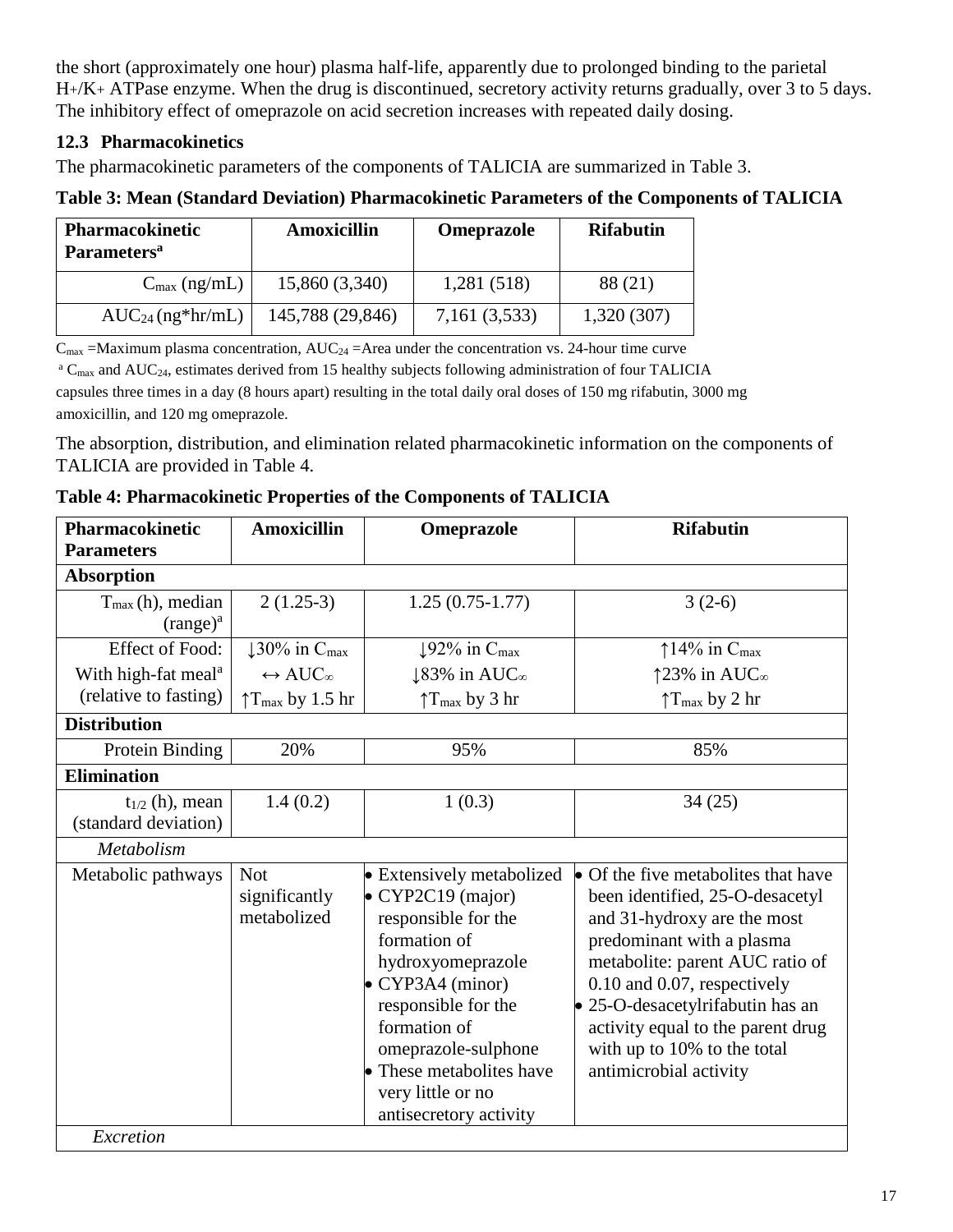| Major route of | 60% of oral     | 77% of dose excreted in   | $\bullet$ 53% of the oral dose was |
|----------------|-----------------|---------------------------|------------------------------------|
| elimination    | dose excreted   | urine as metabolites and  | excreted in urine, primarily as    |
|                | in urine in 6-8 | the remainder of the dose | metabolites                        |
|                | hours (mostly   | recovered in feces        | • About 30% of the dose is         |
|                | as unchanged    |                           | excreted in feces                  |
|                | drug)           |                           | • Renal and biliary clearance of   |
|                |                 |                           | unchanged drug each contribute     |
|                |                 |                           | approximately 5% to apparent       |
|                |                 |                           | oral clearance                     |

 $T_{\text{max}}$  = Time to reach C<sub>max</sub>, AUC<sub>∞</sub> = Area under the concentration vs. time profile extrapolated to infinity, t<sub>1/2</sub> = Elimination half-life, ↑ indicates increase,  $\downarrow$  indicates decrease,  $\leftrightarrow$  indicates no significant change.

<sup>a</sup> Changes in C<sub>max</sub>, AUC<sub>∞</sub>, and T<sub>max</sub> estimates reported from a crossover food-effect study in 18 healthy subjects following the administration of four TALICIA capsules administered once with a high-fat, high calorie meal consisting approximately 1000 kcal (14% from protein, 53% from fat, and 33% from carbohydrates) compared to when four TALICIA capsules administered without food. Reported  $T_{max}$  and  $t_{1/2}$  estimates are from the same study from 18 subjects (for rifabutin, from 17 subjects) who received TALICIA capsules without food.

## Renal Impairment

For omeprazole, no clinically meaningful change in bioavailability was reported in patients with chronic renal impairment (CL<sub>cr</sub> between  $10-62$  mL/min/1.73 m<sup>2</sup>).

Amoxicillin is primarily eliminated by the kidney *[see Use in Specific Populations (8.6)]*.

For rifabutin, the disposition was studied following 300 mg dose in 18 patients with varying degrees of renal function. Area under plasma concentration time curve (AUC) of rifabutin increased by about 71% in patients with severe renal impairment ( $CL_{cr}$  <30 mL/min) compared to patients with creatinine clearance ( $CL_{cr}$ ) between 61-74 mL/min. In patients with mild to moderate renal impairment ( $CL<sub>cr</sub>$  between 30-61 mL/min), the AUC of rifabutin increased by about 41%.

## Hepatic Impairment

The pharmacokinetics of amoxicillin and rifabutin in patients with moderate and severe hepatic impairment are not known.

For omeprazole, in patients with chronic hepatic disease classified as Child-Pugh Class A ( $n=3$ ), B ( $n=4$ ), and C (n=1), the bioavailability increased to approximately 100% compared to healthy subjects, reflecting decreased first-pass effect, and the plasma half-life of the drug increased to nearly 3 hours compared with the half-life in healthy subjects of 0.5 to 1 hour. Plasma clearance averaged 70 mL/min, compared with a value of 500 to 600 mL/min in healthy subjects *[see Use in Specific Populations (8.7)].*

## Drug Interactions

Drug interaction studies with TALICIA have not been conducted. The drug interaction information described here is based on the prescribing information of individual TALICIA components: rifabutin, omeprazole magnesium, and amoxicillin *[see Drug Interactions (7)]*.

## *Effect of Omeprazole on Other Drugs*

Omeprazole is a time-dependent inhibitor of CYP2C19 and can increase the systemic exposure of coadministered drugs that are CYP2C19 substrates. In addition, administration of omeprazole increases intragastric pH and can alter the systemic exposure of certain drugs that exhibit pH-dependent solubility *[see Drug Interactions (7)]*.

## *Effect of Rifabutin on Other Drugs*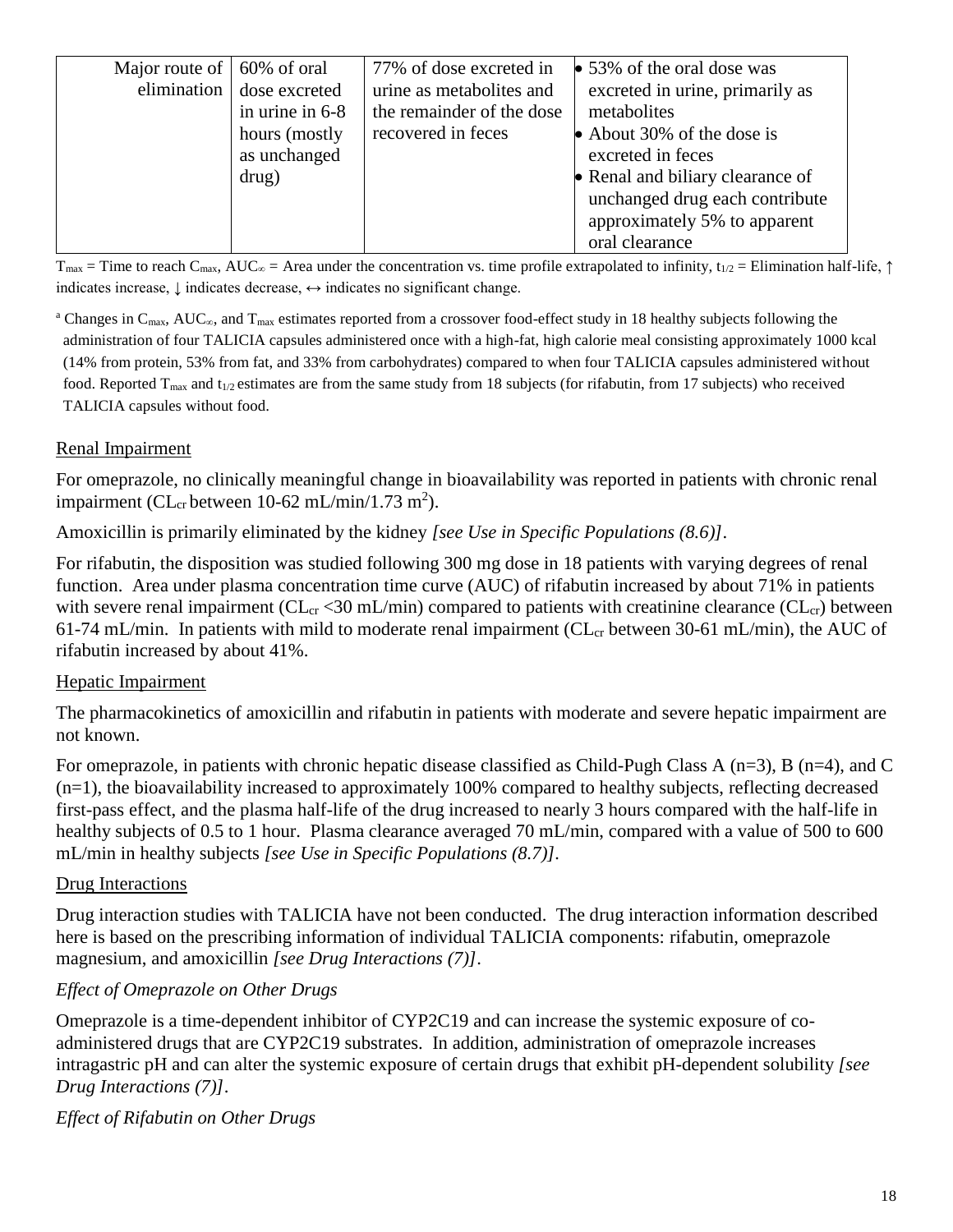Multiple dosing of rifabutin has been associated with induction of hepatic metabolic enzymes of the CYP3A subfamily. Rifabutin's predominant metabolite (25-desacetyl rifabutin) may also contribute to this effect. Metabolic induction due to rifabutin is likely to produce a decrease in plasma concentrations of concomitantly administered drugs that are primarily metabolized by the CYP3A enzymes. Similarly, concomitant medications that competitively inhibit the CYP3A activity may increase plasma concentrations of rifabutin *[see Drug Interactions (7)]*.

## *Drug Interactions Between TALICIA Components*

CYP enzymes are involved in the metabolism of omeprazole; therefore, rifabutin mediated induction of CYP enzymes is expected to reduce systemic exposure to omeprazole.

Table 5 and Table 6 summarizes the drug interactions information from the prescribing information of omeprazole and rifabutin, respectively.

| Coadministered<br>drug | Dosing regimen of<br>coadministered drug | <b>Dosing regimen</b><br>of Omeprazole | <b>Results</b>                                                                                               |
|------------------------|------------------------------------------|----------------------------------------|--------------------------------------------------------------------------------------------------------------|
|                        |                                          |                                        |                                                                                                              |
| Rilpivirine            | Multiple doses of 150                    | Multiple doses of                      | Rilpivirine: $\downarrow$ 40% AUC, $\downarrow$ 40% C <sub>max</sub> , and $\downarrow$ 33% C <sub>min</sub> |
|                        | mg/day                                   | 20 mg/day                              |                                                                                                              |
| Nelfinavir             | Multiple doses of 1250 mg                | Multiple doses of                      | Nelfinavir: $136\%$ AUC, $137\%$ C <sub>max</sub> , and $139\%$ C <sub>min</sub>                             |
|                        | twice daily                              | 40 mg/day                              | M8: $\downarrow$ 92% in AUC, $\downarrow$ 89% C <sub>max</sub> , and $\downarrow$ 75% C <sub>min</sub>       |
| Atazanavir             | Multiple doses of 400                    | Multiple doses of                      | Atazanavir: 194% AUC, 196% C <sub>max</sub> , and 195% C <sub>min</sub>                                      |
|                        | mg/day                                   | 40 mg/day                              |                                                                                                              |
| Saquinavir             | Saquinavir/ritonavir                     | 40 mg/day on                           | Saquinavir: 182% AUC, 175% C <sub>max</sub> , and 1106%                                                      |
|                        | $(1000/100 \text{ mg})$ twice daily      | Days 11 to 15                          | $C_{\min}$                                                                                                   |
|                        | for 15 days                              |                                        |                                                                                                              |
| Clopidogrel            | Three separate studies with              | 80 mg/day at the                       | Summary results from three studies:                                                                          |
|                        | 300 mg loading dose $+75$                | same time as                           | • $\downarrow$ 41% to 46% in the exposure to the active                                                      |
|                        | mg/day                                   | clopidogrel in                         | metabolite of clopidogrel from Day 1.                                                                        |
|                        |                                          | two studies and                        |                                                                                                              |
|                        |                                          | 12 hours apart in                      | • Administration of clopidogrel and omeprazole at                                                            |
|                        |                                          | the third studies                      | different times does not prevent interaction                                                                 |
| Mycophenolate          | 1000 mg dose after the last              | 20 mg twice                            | Mycophenolic acid (MPA)- active metabolite of                                                                |
| Mofetil (MMF)          | dose of omeprazole                       | daily for four                         | MMF: $123\%$ AUC and $152\%$ C <sub>max</sub>                                                                |
|                        |                                          | days                                   |                                                                                                              |
| Cilostazol             | <b>ND</b>                                | 40 mg/day for a                        | Cilostazol: $\uparrow$ 26% AUC and $\uparrow$ 18% C <sub>max</sub>                                           |
|                        |                                          | week                                   | 3,4-dihydro-cilostazol <sup>‡</sup> : 169% AUC and 129% C <sub>max</sub>                                     |
| Diazepam               | $0.1$ mg/kg given                        | 20 mg/day                              | Diazepam: 127% clearance and 136% half-life                                                                  |
|                        | intravenously                            | concomitantly                          |                                                                                                              |
| Digoxin                | <b>ND</b>                                | 20 mg/day                              | Digoxin: Up to 130% bioavailability                                                                          |
|                        |                                          | concomitantly                          |                                                                                                              |
| Voriconazole           | 400 mg twice daily for one               | 40 mg/day for a                        | Voriconazole: Four-fold ↑ in AUC and two-fold ↑ in                                                           |
|                        | $day + 200$ mg/day for 6 days            | week                                   | $C_{\text{max}}$                                                                                             |

**Table 5: Summary of Drug Interaction Studies with Omeprazole**

*↑ indicates increase, ↓ indicates decrease, ND=No data, AUC=Area under the concentration vs. time curve, Cmax =Maximum serum/plasma concentrations, Cmin = Minimum serum/plasma concentrations.*

*‡ 3,4-dihydro-cilostazol has 4-7 times the activity of cilostazol*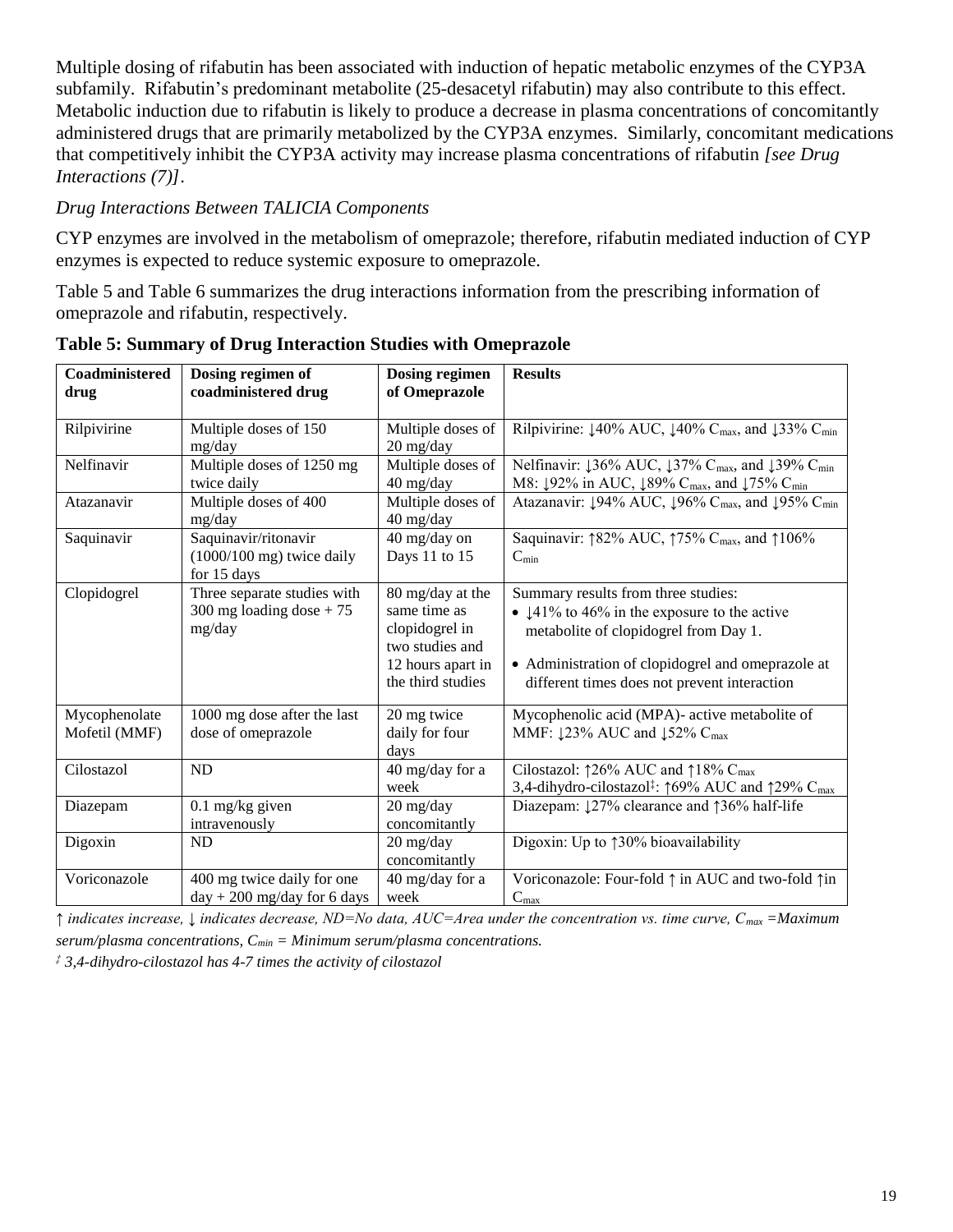| Coadministered                                               | Dosing regimen of                                | Dosing regimen of                                    | <b>Study</b>    | <b>Effect on</b>                   | <b>Effect on</b>                                  |
|--------------------------------------------------------------|--------------------------------------------------|------------------------------------------------------|-----------------|------------------------------------|---------------------------------------------------|
| drug                                                         | coadministered drug                              | <b>Rifabutin</b>                                     | population (n)  | rifabutin                          | coadministered                                    |
|                                                              |                                                  |                                                      |                 |                                    | drug                                              |
| <b>ANTIVIRALS</b>                                            |                                                  |                                                      |                 |                                    |                                                   |
| Amprenavir                                                   | 1200 mg twice daily x                            | 300 mg once daily x                                  | Healthy male    | 193% <sup>↑</sup> AUC,             | $\leftrightarrow$                                 |
|                                                              | 10 days                                          | 10 days                                              | subjects (6)    | 119% $\uparrow$ C <sub>max</sub>   |                                                   |
| Delavirdine                                                  | 400 mg TID                                       | 300 mg once daily                                    | HIV-infected    | 230%↑ AUC,                         | 80%↓ AUC,                                         |
|                                                              |                                                  |                                                      | patients (7)    | 128% $\uparrow$ C <sub>max</sub>   | 75%↓ C <sub>max</sub> ,                           |
|                                                              |                                                  |                                                      |                 |                                    | $17\% \downarrow C_{min}$                         |
| Didanosine                                                   | 167 or 250 mg twice                              | 300 or 600 mg once                                   | HIV-infected    | $\leftrightarrow$                  | $\leftrightarrow$                                 |
|                                                              | daily x 12 days                                  | daily x 1                                            | patients (11)   |                                    |                                                   |
| Fosamprenavir/                                               | 700 mg twice daily plus                          | 150 mg every other                                   | Healthy         | $\leftrightarrow$ AUC <sup>a</sup> | 35%↑ AUC <sup>b</sup> ,                           |
| ritonavir                                                    | ritonavir 100 mg twice                           | day x 2 weeks                                        | subjects $(15)$ | $15\% \downarrow C_{max}$          | 36%↑ C <sub>max</sub> ,                           |
|                                                              | daily x 2 weeks                                  |                                                      |                 |                                    | $36\%$ $\uparrow$ C <sub>min</sub>                |
| Indinavir                                                    | 800 mg TID x 10 days                             | 300 mg once daily x                                  | Healthy         | 173%↑ AUC,                         | 34%↓ AUC,                                         |
|                                                              |                                                  | 10 days                                              | subjects $(10)$ | 134%↑ C <sub>max</sub>             | 25% $\downarrow$ C <sub>max</sub> ,               |
|                                                              |                                                  |                                                      |                 |                                    | 39% $\downarrow$ C <sub>min</sub>                 |
| Lopinavir/                                                   | 400/100 mg twice daily                           | 150 mg once daily x                                  | Healthy         | 203% <sup>c</sup> 1                | $\leftrightarrow$                                 |
| ritonavir                                                    | x 20 days                                        | 10 days                                              | subjects (14)   | <b>AUC</b>                         |                                                   |
|                                                              |                                                  |                                                      |                 | $112\% \downarrow C_{max}$         |                                                   |
| Saquinavir/                                                  | 1000/100 mg twice daily                          | 150 mg every 3 days                                  | Healthy         | 53%↑ AUC <sup>d</sup> ,            | 13%↓ AUC,                                         |
| ritonavir                                                    | x 14 or 22 days                                  | x 21-22 days                                         | subjects        | 88%↑ C <sub>max</sub> ,            | $15\% \downarrow C_{max}$ ,                       |
|                                                              |                                                  |                                                      |                 | $(n=11)$                           | $(n=19)$                                          |
| Ritonavir                                                    | 500 mg twice daily x 10                          | 150 mg once daily x                                  | Healthy         | 300%↑ AUC,                         | ND                                                |
|                                                              | days                                             | 16 days                                              | subjects $(5)$  | 150% $\uparrow$ C <sub>max</sub>   |                                                   |
| Tipranavir/                                                  | 500/200 mg twice daily                           | 150 mg                                               | Healthy         | 190%† AUC,                         | $\leftrightarrow$                                 |
| ritonavir                                                    | $x 15$ doses                                     | single dose                                          | subjects (20)   | $70\%$ $\uparrow$ C <sub>max</sub> |                                                   |
| Nelfinavir                                                   | 1250 mg twice daily x 7-                         | 150 mg once daily x                                  | HIV-infected    | 83% $\uparrow$ AUC <sup>e</sup> ,  | $\leftrightarrow$                                 |
|                                                              | 8 days                                           | 8 days                                               | patients (11)   | 19% $\uparrow$ C <sub>max</sub>    |                                                   |
| Zidovudine                                                   | 100 or 200 mg q4h                                | 300 or 450 mg once                                   | HIV-infected    | $\leftrightarrow$                  | $32\%$ AUC,                                       |
|                                                              |                                                  | daily                                                | patients (16)   |                                    | 48% $\downarrow$ C <sub>max</sub>                 |
| <b>ANTIFUNGALS</b>                                           |                                                  |                                                      |                 |                                    |                                                   |
| Fluconazole                                                  | 200 mg once daily x 2                            | 300 mg once daily x                                  | HIV-infected    | 82%↑ AUC,                          | $\longleftrightarrow$                             |
|                                                              | weeks                                            | 2 weeks                                              | patients (12)   | 88%↑ C <sub>max</sub>              |                                                   |
| Posaconazole                                                 | 200 mg once daily x 10                           | 300 mg once daily x                                  | Healthy         | 72%↑ AUC,                          | 49%↓ AUC,                                         |
|                                                              | days                                             | 17 days                                              | subjects $(8)$  | 31% $\uparrow$ C <sub>max</sub>    | 43% $C_{\text{max}}$                              |
| Itraconazole                                                 | 200 mg once daily                                | 300 mg once daily                                    | HIV-Infected    | $\uparrow^f$                       | 70%↓ AUC,                                         |
|                                                              |                                                  |                                                      | patients (6)    |                                    | $75\% \downarrow C_{max}$                         |
| Voriconazole                                                 | 400 mg twice daily x 7                           | $\frac{300 \text{ mg}}{300 \text{ mg}}$ once daily x | Healthy male    | 331%↑ AUC,                         | $\sim$ 100% $\uparrow$ AUC,                       |
|                                                              | days (maintenance dose)                          | 7 days                                               | subjects (12)   | 195%↑ C <sub>max</sub>             | $~100\%$ $\uparrow$ C <sub>max</sub> <sup>g</sup> |
|                                                              | <b>ANTI-PCP</b> (Pneumocystis carinii pneumonia) |                                                      |                 |                                    |                                                   |
| Dapsone                                                      | 50 mg once daily                                 | 300 mg once daily                                    | HIV-infected    | ND                                 | 27-40% LAUC                                       |
|                                                              |                                                  |                                                      | patients (16)   |                                    |                                                   |
| Sulfamethoxazol                                              | 800/160 mg                                       | 300 mg once daily                                    | HIV-infected    | $\leftrightarrow$                  | 15-20%↓ AUC                                       |
| e-Trimethoprim                                               |                                                  |                                                      | patients (12)   |                                    |                                                   |
| <b>ANTI-MAC</b> (Mycobacterium avium intracellulare complex) |                                                  |                                                      |                 |                                    |                                                   |
| Azithromycin                                                 | 500 mg once daily x 1                            | 300 mg once daily                                    | Healthy         | $\leftrightarrow$                  | $\leftrightarrow$                                 |
|                                                              | day, then 250 mg once                            |                                                      | subjects $(6)$  |                                    |                                                   |
|                                                              | daily x 9 days                                   |                                                      |                 |                                    |                                                   |
| Clarithromycin                                               | 500 mg twice daily                               | 300 mg once daily                                    | HIV-infected    | 75%↑ AUC                           | 50%↓ AUC                                          |
|                                                              |                                                  |                                                      | patients (12)   |                                    |                                                   |
|                                                              | <b>ANTI-TB</b> (Tuberculosis)                    |                                                      |                 |                                    |                                                   |
| Ethambutol                                                   | 1200 mg                                          | 300 mg once daily                                    | Healthy         | ND                                 | $\leftrightarrow$                                 |
|                                                              |                                                  | x 7 days                                             | subjects (10)   |                                    |                                                   |

# **Table 6: Summary of Drug Interaction Studies with Rifabutin**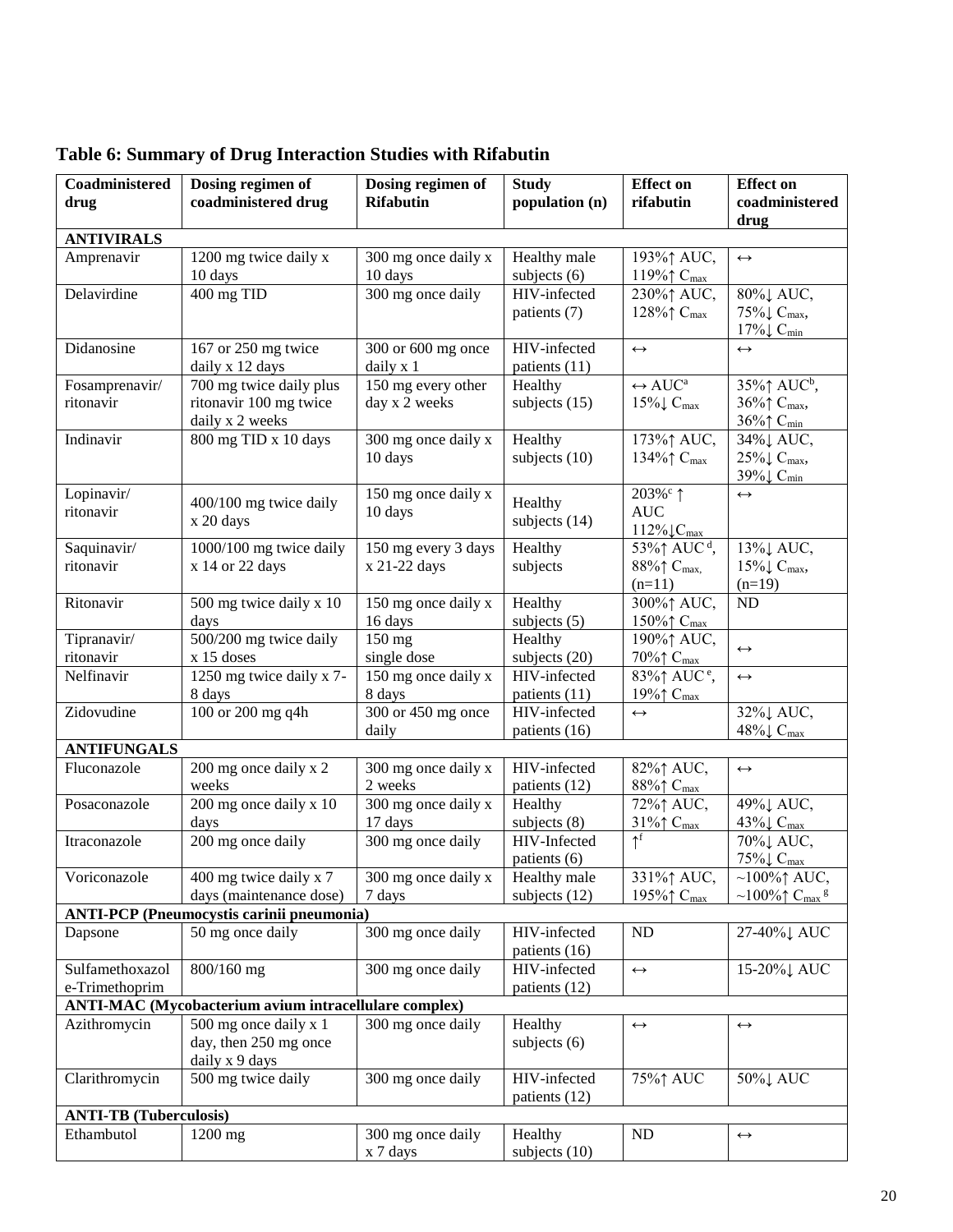| Coadministered<br>drug                            | Dosing regimen of<br>coadministered drug | Dosing regimen of<br><b>Rifabutin</b> | <b>Study</b><br>population (n)    | <b>Effect</b> on<br>rifabutin | <b>Effect</b> on<br>coadministered<br>drug                             |
|---------------------------------------------------|------------------------------------------|---------------------------------------|-----------------------------------|-------------------------------|------------------------------------------------------------------------|
| Isoniazid                                         | $300$ mg                                 | 300 mg once daily<br>x 7 days         | Healthy<br>subjects $(6)$         | <b>ND</b>                     | $\leftrightarrow$                                                      |
| <b>OTHER</b>                                      |                                          |                                       |                                   |                               |                                                                        |
| Methadone                                         | $20-100$ mg once daily                   | 300 mg once daily<br>$x$ 13 days      | HIV-infected<br>patients (24)     | ND                            | $\leftrightarrow$                                                      |
| Ethinylestradiol<br>(EE)<br>Norethindrone<br>(NE) | 35 mg EE / 1 mg NE x<br>21 days          | 300 mg once daily<br>x 10 days        | Healthy female<br>subjects $(22)$ | <b>ND</b>                     | EE:35%1 AUC,<br>$20\% \downarrow C_{\text{max}}$<br><b>NE: 46%</b> AUC |
| Theophylline                                      | $5 \text{ mg/kg}$                        | 300 mg x 14 days                      | Healthy<br>subjects $(11)$        | <b>ND</b>                     | $\leftrightarrow$                                                      |

↑ indicates increase, ↓ indicates decrease, ↔ indicates no significant change, ND = No data, AUC=Area under the concentration vs.

time curve,  $C_{\text{max}} = \text{Maximum}$  serum/plasma concentrations,  $C_{\text{min}} = \text{Minimum}$  serum/plasma concentrations.

<sup>a</sup> Compared to rifabutin 300 mg once daily alone

 $b$  Compared to historical control (fosamprenavir/ritonavir 700/100 mg twice daily)

<sup>c</sup> Also taking zidovudine 500 mg once daily

<sup>d</sup> Compared to rifabutin 150 mg once daily alone

<sup>e</sup> Compared to rifabutin 300 mg once daily alone

<sup>f</sup> Data from a case report

<sup>g</sup> Compared to voriconazole 200 mg twice daily alone

### **12.4 Microbiology**

#### Mechanism of Action

Amoxicillin acts through the inhibition of cell wall biosynthesis that leads to the death of bacteria.

Rifabutin inhibits DNA-dependent RNA polymerase in susceptible microorganisms but not in mammalian cells.

### Mechanism of Resistance

Resistance to amoxicillin is mediated primarily through beta-lactamases that cleave the beta-lactam ring of amoxicillin, rendering it inactive.

Resistance to rifabutin occurs through mutations in the DNA-dependent RNA polymerase.

### Antimicrobial Activity

TALICIA therapy has been shown to be active against most clinical isolates of *H. pylori*. In the clinical trials, 6.4% of the pretreatment isolates had amoxicillin MIC values  $>0.125$  mcg/mL; 17.4% had clarithromycin MIC values  $\geq 1$  mcg/mL; 43.6% had metronidazole MIC values  $>8$  mcg/mL. All isolates had rifabutin MIC values of <1 mcg/mL. The clinical significance of these MIC values is unknown.

### Susceptibility Testing

For specific information regarding susceptibility test interpretive criteria and associated test methods and quality control standards recognized by FDA for this drug, please see: [https://www.fda.gov/STIC.](https://www.fda.gov/STIC)

### Effects on Gastrointestinal Microbial Ecology

Decreased gastric acidity due to any means including proton pump inhibitors, increases gastric counts of bacteria normally present in the gastrointestinal tract. Treatment with proton pump inhibitors may lead to slightly increased risk of gastrointestinal infections due to pathogens such as *Salmonella* and *Campylobacter* and, in hospitalized patients, possibly also due to *Clostridioides difficile*.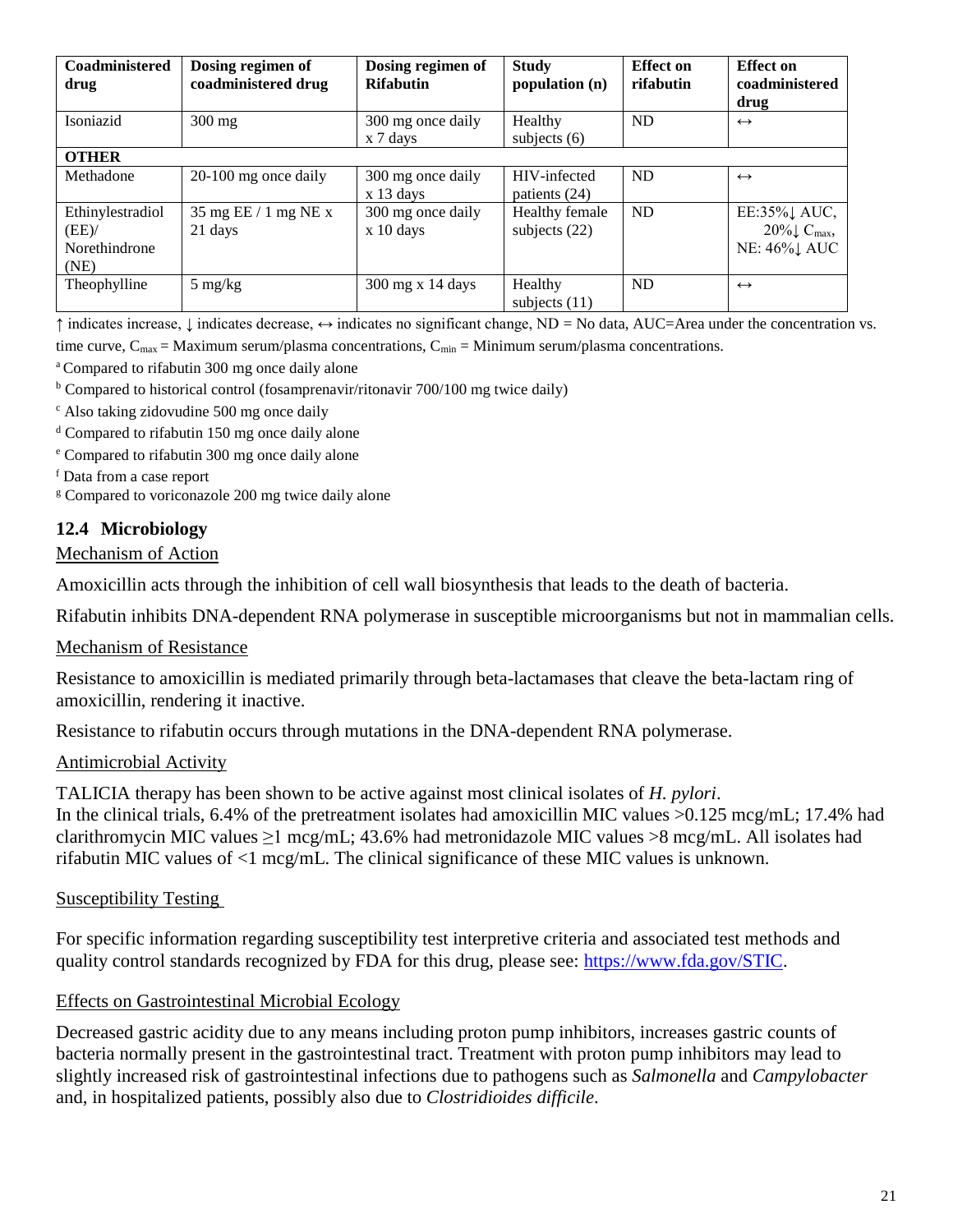## **12.5 Pharmacogenomics**

CYP2C19, a polymorphic enzyme, is involved in the metabolism of omeprazole. The CYP2C19\*1 allele is fully functional while the CYP2C19\*2 and \*3 alleles are nonfunctional. There are other alleles associated with no or decreased CYP2C19 function. Patients carrying two fully functional alleles are normal metabolizers and those carrying two nonfunctional alleles are poor metabolizers. The systemic exposure to omeprazole varies with a patient's metabolism status: poor metabolizers > intermediate metabolizers > normal metabolizers. Approximately 3% of Caucasians and 15 to 20% of Asians are CYP2C19 poor metabolizers.

In a pharmacokinetic study of single 20 mg omeprazole dose, the AUC of omeprazole in Asian subjects was approximately four times higher than in Caucasians. In Study 1, the safety and tolerability of TALICIA was not substantially different in CYP2C19 poor metabolizers ( $n = 5$ ) and intermediate metabolizers ( $n = 48$ ) compared to normal metabolizers ( $n = 114$ ).

# **13 NONCLINICAL TOXICOLOGY**

## **13.1 Carcinogenesis, Mutagenesis, Impairment of Fertility**

No long-term studies have been performed to evaluate the effect of TALICIA on carcinogenesis, mutagenesis, or impairment of fertility.

## Omeprazole

In two 24-month carcinogenicity studies in rats, omeprazole at daily doses of 1.7, 3.4, 13.8, 44.0 and 140.8 mg/kg/day (about 0.1 to 11.4 times a human dose of 120 mg/day, as expressed on a body surface area basis) produced gastric enterochromaffin-like (ECL) cell carcinoids in a dose-related manner in both males and female rats; the incidence of this effect was markedly higher in female rats, which had higher blood concentrations of omeprazole. Gastric carcinoids seldom occur in the untreated rat. In addition, ECL cell hyperplasia was present in all treated groups of both sexes. In one of these studies, female rats were treated with 13.8 mg omeprazole/kg/day (about 1 times a human dose of 120 mg/day, based on body surface area) for one year, and then followed for an additional year without the drug. No carcinoids were seen in these rats. An increased incidence of treatment-related ECL cell hyperplasia was observed at the end of one year (94% treated vs. 10% controls). By the second year the difference between treated and control rats was much smaller (46% vs. 26%) but still showed more hyperplasia in the treated group. Gastric adenocarcinoma was seen in one rat (2%). No similar tumor was seen in male or female rats treated for two years. For this strain of rat, no similar tumor has been noted historically, but a finding involving only one tumor is difficult to interpret.

In a 52-week toxicity study in Sprague-Dawley rats, brain astrocytomas were found in a small number of males that received omeprazole at dose levels of 0.4, 2, and 16 mg/kg/day (about < 0.1 to 1.3 times the human dose of 120 mg/day, based on a body surface area basis). No astrocytomas were observed in female rats in this study. In a 2-year carcinogenicity study in Sprague-Dawley rats, no astrocytomas were found in males or females at the high dose of 140.8 mg/kg/day (about 11 times the human dose of 120 mg/day on a body surface area basis). A 78-week mouse carcinogenicity study of omeprazole did not show increased tumor occurrence, but the study was not conclusive. A 26-week p53 (+/-) transgenic mouse carcinogenicity study was not positive.

Omeprazole was positive for clastogenic effects in an *in vitro* human lymphocyte chromosomal aberration assay, in one of two *in vivo* mouse micronucleus tests, and in an *in vivo* bone marrow cell chromosomal aberration assay. Omeprazole was negative in the *in vitro* Ames test, an *in vitro* mouse lymphoma cell forward mutation assay, and an *in vivo* rat liver DNA damage assay.

Omeprazole at oral doses up to 138 mg/kg/day in rats (about 11 times the human dose of 120 mg on a body surface area basis) was found to have no effect on fertility and reproductive performance.

In 24-month carcinogenicity studies in rats, a dose-related significant increase in gastric carcinoid tumors and ECL cell hyperplasia was observed in both male and female animals. Carcinoid tumors have also been observed in rats subjected to fundectomy or long-term treatment with other proton pump inhibitors or high doses of H2 receptor antagonists.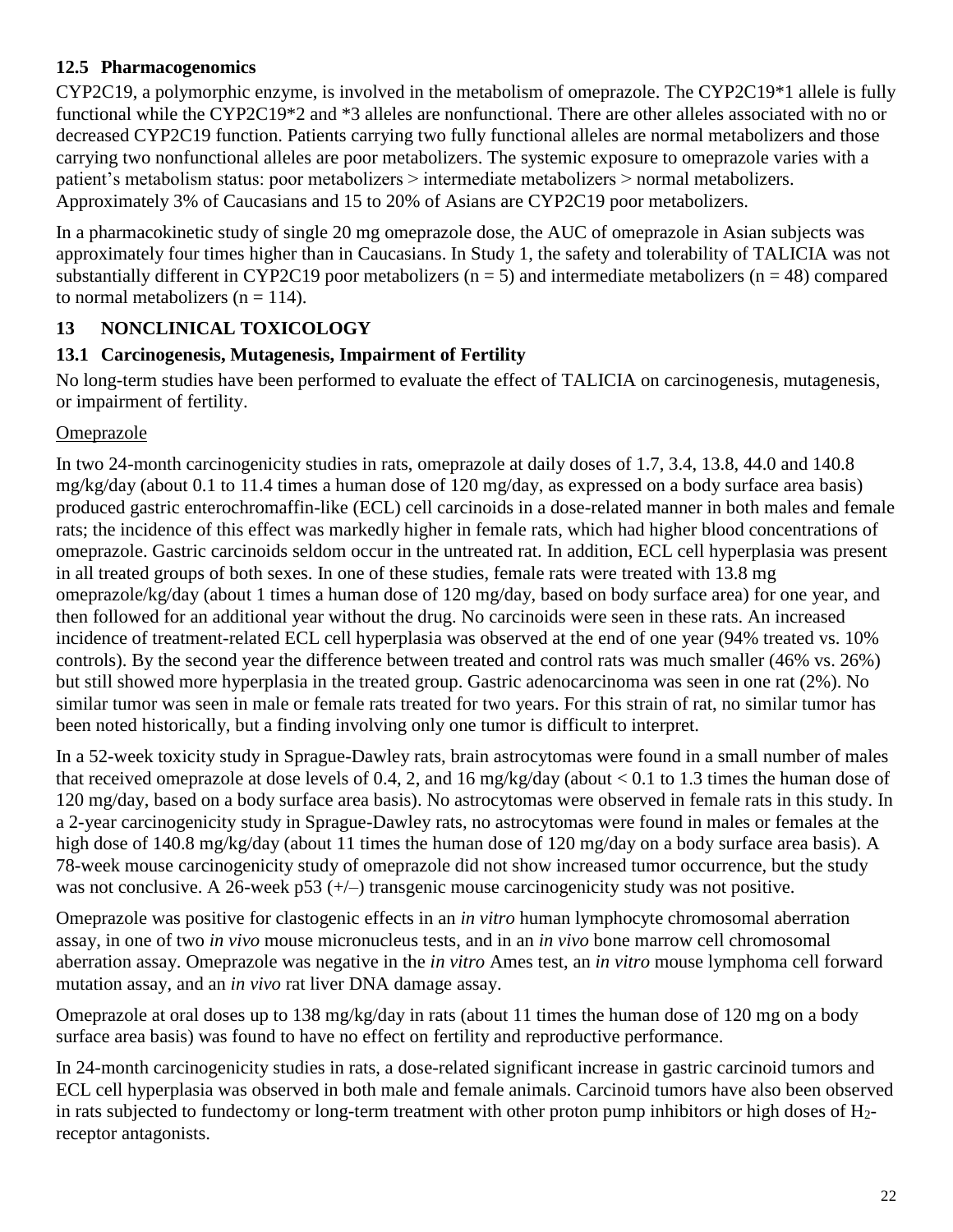## Amoxicillin

Long-term studies in animals have not been performed to evaluate carcinogenic potential. Studies to detect mutagenic potential of amoxicillin alone have not been conducted; however, the following information is available from tests on a 4:1 mixture of amoxicillin and potassium clavulanate. Amoxicillin and potassium clavulanate were non-mutagenic in the Ames bacterial mutation assay, and the yeast gene conversion assay. Amoxicillin and potassium clavulanate were weakly positive in the mouse lymphoma assay, but the trend toward increased mutation frequencies in this assay occurred at doses that were also associated with decreased cell survival. Amoxicillin and potassium clavulanate were negative in the mouse micronucleus test and in the dominant lethal assay in mice. Potassium clavulanate alone was tested in the Ames bacterial mutation assay and in the mouse micronucleus test and was negative in each of these assays. In a multi-generation reproduction study in rats, no impairment of fertility or other adverse reproductive effects were seen at doses up to 500 mg/kg (approximately 2 times the 3 g human dose based on body surface area).

## Rifabutin

Long-term carcinogenicity studies were conducted with rifabutin in mice and in rats. Rifabutin was not carcinogenic in mice at doses up to 180 mg/kg/day, or approximately 36 times the recommended human daily dose. Rifabutin was not carcinogenic in the rat at doses up to 60 mg/kg/day, about 12 times the recommended human dose.

Rifabutin was not mutagenic in the bacterial mutation assay (Ames Test) using both rifabutin-susceptible and resistant strains. Rifabutin was not mutagenic in *Schizosaccharomyces pombe P1* and was not genotoxic in V-79 Chinese hamster cells, human lymphocytes *in vitro*, or mouse bone marrow cells *in vivo*.

Fertility was impaired in male rats given 160 mg/kg (32 times the recommended human daily dose).

# **13.2 Animal Toxicology and/or Pharmacology**

A 28-day toxicity study with a 14-day recovery phase was conducted in juvenile rats with esomeprazole magnesium at doses of 70 to 280 mg/kg/day (about 6 to 23 times a daily oral human dose of 120 mg esomeprazole or omeprazole on a body surface area basis). An increase in the number of deaths at the high dose of 280 mg/kg/day was observed when juvenile rats were administered esomeprazole magnesium from postnatal day 7 through postnatal day 35. In addition, doses equal to or greater than 140 mg/kg/day (about 11 times a daily oral human dose of 120 mg esomeprazole or omeprazole on a body surface area basis), produced treatment-related decreases in body weight (approximately 14%) and body weight gain, decreases in femur weight and femur length, and affected overall growth. Comparable findings described above have also been observed in this study with another esomeprazole salt, esomeprazole strontium, at equimolar doses of esomeprazole.

# **14 CLINICAL STUDIES**

The effectiveness and safety of TALICIA were evaluated in a randomized, double-blind, controlled study of TALICIA in treatment-naïve *H. pylori*-positive adult patients complaining of epigastric pain/discomfort (Study 1, NCT03198507). *H. pylori* infection at baseline was defined as positive by <sup>13</sup>C urea breath test (UBT) and follow-up upper endoscopy (culture, histology, or *Campylobacter*-like organism test). Patients were randomized 1:1 to TALICIA or control (total daily dose of amoxicillin 3000 mg and omeprazole 120 mg) administered for 14 consecutive days. The trial was performed in the U.S and designed to evaluate the added contribution of rifabutin to the TALICIA triple combination.

*H. pylori* eradication was confirmed with a negative <sup>13</sup>C UBT or fecal antigen test performed  $\geq$ 28 days posttherapy. Patients with negative test results were considered treatment successes. Patients who tested positive for *H. pylori* infection were considered treatment failures, and patients with indeterminate, not assessable, or missing results from the test of cure visits underwent a repeat <sup>13</sup>C UBT test. Persistent indeterminate results and patients without any <sup>13</sup>C UBT or fecal antigen test after baseline were considered as treatment failures.

*H. pylori* eradication rates are shown in Table 7. The difference in response rates between TALICIA and the control was 26.1% (95% CI; 18.0, 34.1).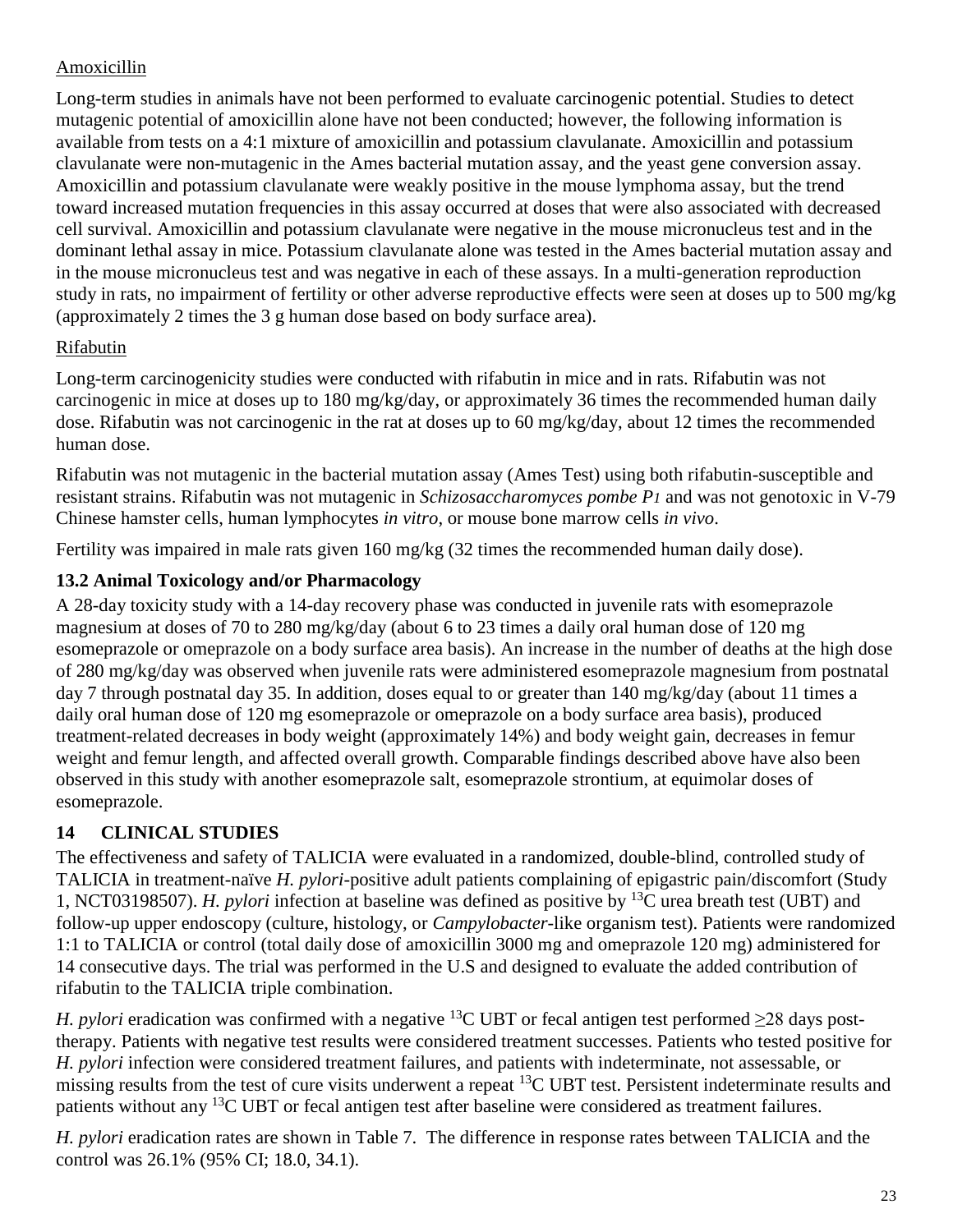| H. pylori          | <b>ITT</b> Population <sup>a</sup> |                          |  |  |
|--------------------|------------------------------------|--------------------------|--|--|
| <b>Eradication</b> | <b>TALICIA</b><br>$N = 228$ (%)    | Control<br>$N = 227 (%)$ |  |  |
| <b>Success</b>     | 191 (83.8)                         | 131 (57.7)               |  |  |
| Failure            | $37(16.2)^{b}$                     | 96 (42.3)                |  |  |
| P-value            | < 0.0001                           |                          |  |  |

**Table 7. Eradication Rates of** *H. pylori* **in Study 1**

<sup>a</sup> The Intent to Treat (ITT) population included all randomized patients who received at least one dose of study drug. <sup>b</sup> Of those subjects classified as treatment failures, all but one subject in the TALICIA group were positive by <sup>13</sup>C UBT; this one subject was classified as a treatment failure due to a missing post-baseline test result.

A randomized, double-blind, placebo-controlled study of TALICIA in *H. pylori*-positive adult patients complaining of epigastric pain/discomfort (Study 2, NCT01980095) was performed in the U.S. and provided supportive evidence for the efficacy of TALICIA for the treatment of *H. pylori* infection; 77 patients taking TALICIA and 41 patients taking placebo were included in the ITT population, with an eradication rate of 76.6% (95% CI; 66.0%, 84.7%) for the TALICIA-treated patients compared to 2.4% for the placebo-treated patients. Eleven patients in the TALICIA arm and four patients in the placebo arm were classified as treatment failures due to missing  $^{13}$ C UBT results at the test-of-cure visit.

# **16 HOW SUPPLIED/STORAGE AND HANDLING**

TALICIA is supplied as an orange, opaque capsule containing omeprazole 10 mg (equivalent to omeprazole magnesium 10.3 mg), amoxicillin 250 mg and rifabutin 12.5 mg with "RHB" imprinted in black on the capsule cap and "105" imprinted in black on the capsule body. TALICIA capsules are supplied in a carton containing two bottles of 84 capsules each.

NDC 57841-115-01 Bottle containing 84 capsules

NDC 57841-115-02 Carton containing 2 Bottles of 84 capsules

Store at 20°C to 25°C (68°F to 77°F) [See USP Controlled Room Temperature].

Store and Dispense in original container with a child-resistant closure. Keep bottle tightly closed.

# **17 PATIENT COUNSELING INFORMATION**

## Hypersensitivity Reactions

Advise the patient to call their healthcare provided immediately if they develop new rash, skin lesions, muscle or joint pains, swelling, severe flu-like symptoms, difficulty breathing or visual symptoms.

## Diarrhea

Counsel patients that diarrhea is a common problem caused by antibiotics, and it usually ends when the antibiotic is discontinued. Sometimes after starting treatment with antibiotics, patients can develop watery and bloody stools even as late as 2 or more months after having taken their last dose of the antibiotic. Patients should contact their physician as soon as possible if they experience bloody diarrhea, persistent abdominal pain, fever, or chronic diarrhea that does not resolve.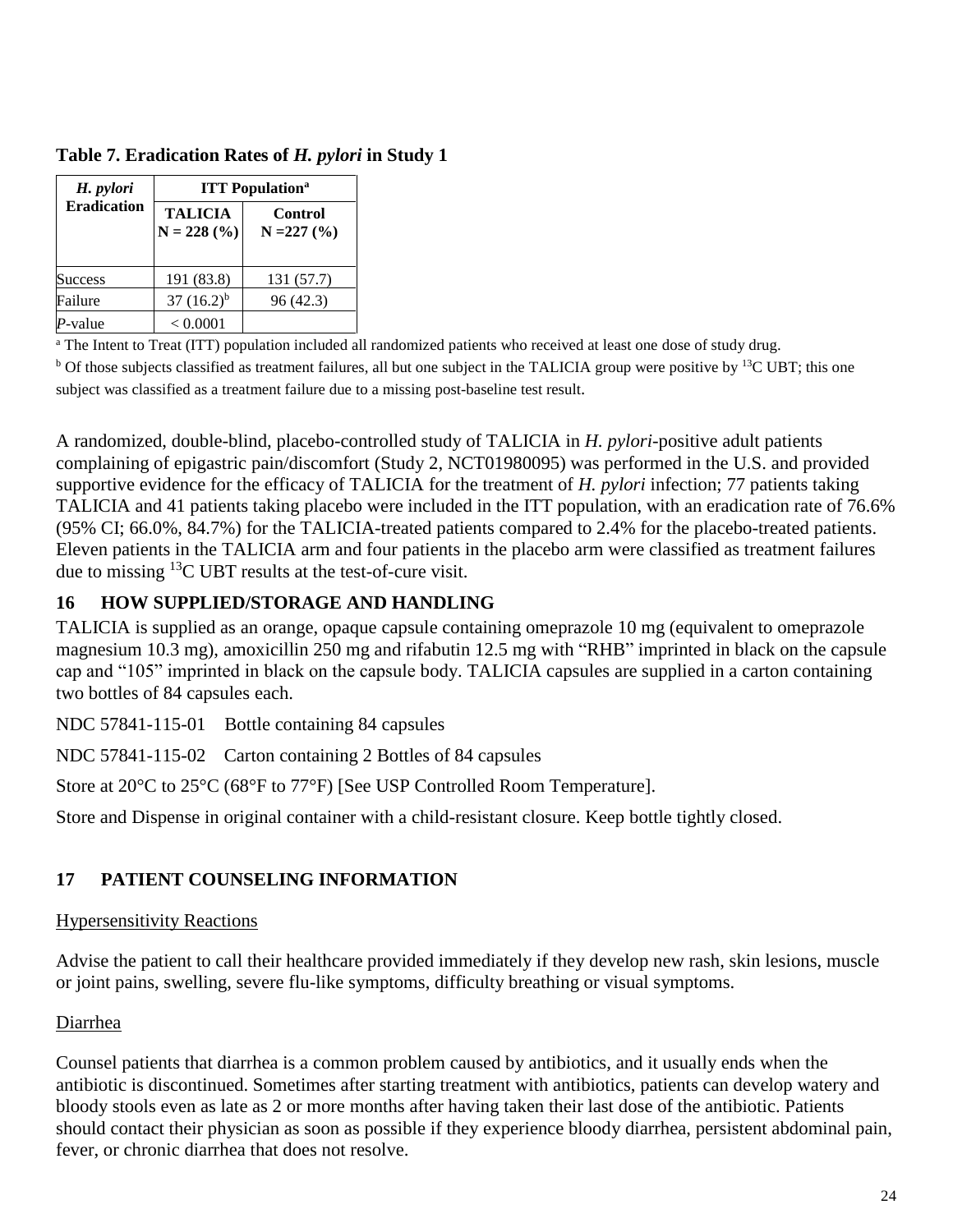## Brown-Orange Discoloration

Urine, feces, saliva, sputum, perspiration, tears, and skin may be colored brown-orange due to the rifabutin component of TALICIA and some of its metabolites. Soft contact lenses may be permanently stained. Advise patients to be treated with TALICIA of these possibilities and counsel the patient that these should resolve after therapy is completed.

## Drug Interactions

Advise patients not to take St. John's Wort, amoxicillin or other penicillin products, rifabutin or other rifamycins, over-the counter (OTC) omeprazole or other PPIs during treatment with TALICIA. Advise patients that they should not start any new medication while taking TALICIA without first speaking with their health care provider.

## Contraception

Counsel females of reproductive potential who are taking oral or other forms of hormonal birth-control medications to use an additional non-hormonal highly effective method of contraception while taking TALICIA.

## Embryo-Fetal Toxicity

Advise pregnant women and females of reproductive potential that TALICIA is not recommended during pregnancy because of the potential risk to a fetus. Advise females to inform their healthcare provider of a known or suspected pregnancy.

### Cutaneous or Systemic Lupus

Advise patients to report any symptoms associated with cutaneous or systemic lupus erythematosus.

## Acute Interstitial Nephritis

Advise the patient or caregiver to call the patient's healthcare provider immediately if they experience signs and/or symptoms associated with acute interstitial nephritis.

## Important Administration Instructions for TALICIA

- Advise patients to take four (4) TALICIA capsules every eight hours with food for 14 days. They should NOT crush or chew capsules.
- Advise patients to swallow TALICIA with at least 8 ounces of water.
- Advise patients not to take TALICIA with alcohol.
- *Missed doses*: Advise patients that if a dose is missed, administer as soon as possible. However, if the next scheduled dose is due, take the next dose on time. Do not take two doses at one time to make up for a missed dose. It is important for patients to complete the entire course of therapy.
- Counsel patients that antacids may be used concomitantly with TALICIA.
- Counsel patients to continue the full course of TALICIA regardless of whether or not their symptoms improve. Although change in dyspepsia symptoms may occur (either improvement or worsening), these are unlikely to be related to the *H. pylori* infection. Counsel patients that treatment of *H. pylori* infection is important due to its association with stomach ulcers, atrophic gastritis and increased risk of gastric cancer.

## Antibacterial Resistance

Patients should be counseled that antibacterial drugs including TALICIA should only be used to treat bacterial infections. They do not treat viral infections (e.g., the common cold). When TALICIA is prescribed to treat a bacterial infection, patients should be told that although it is common to feel better early in the course of therapy, the medication should be taken exactly as directed. Skipping doses or not completing the full course of